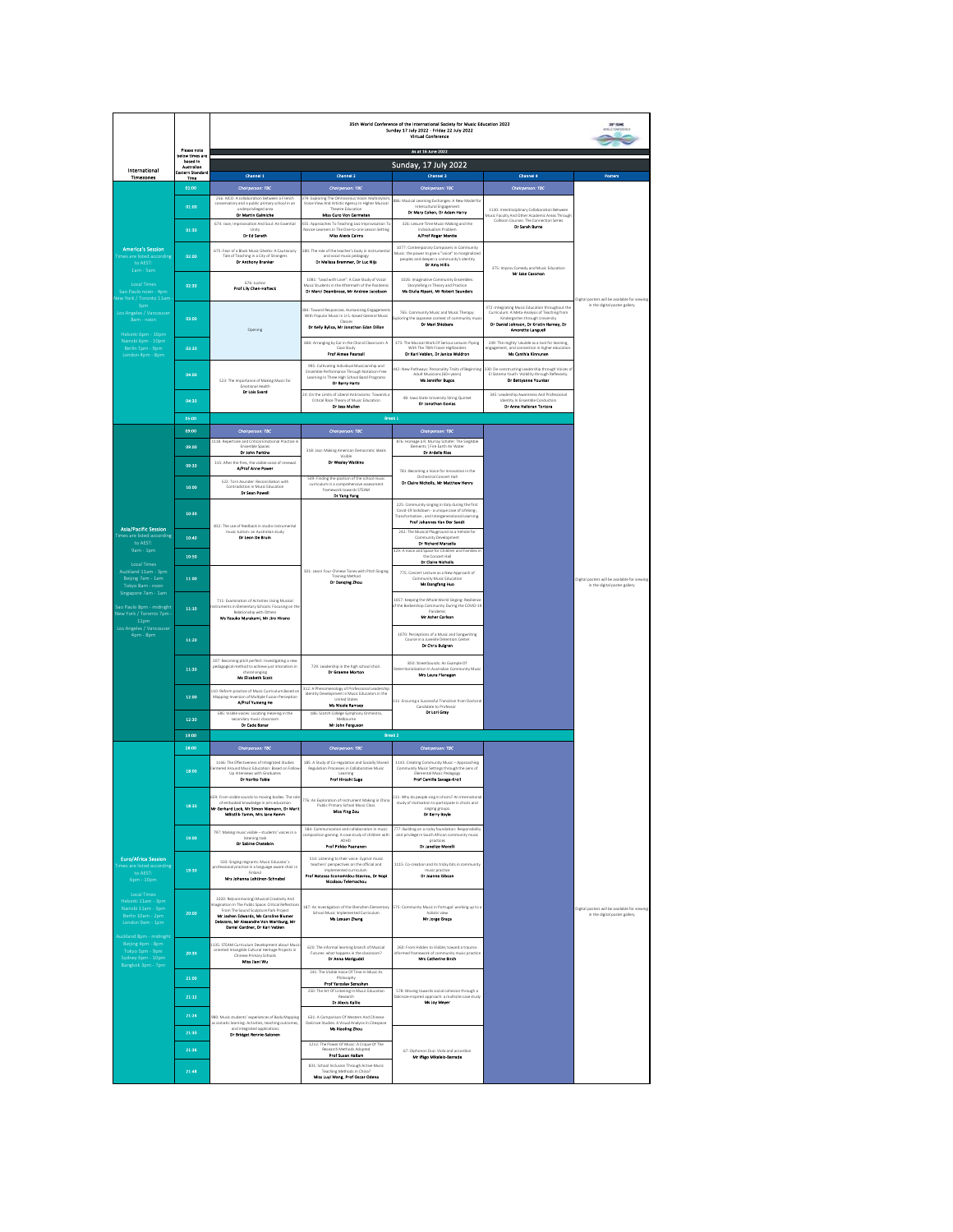|                                                                                                                                                                                                      |                                                        | erence of the International Society for Music Education 2022<br>Sunday 17 July 2022 - Friday 22 July 2022<br>Virtual Conference<br>35th World Confer<br>As at 18 June 2022                                                                                       |                                                                                                                                                                                                                                                                                                                                                                                                                                                                                        |                                                                                                                                                                                                                                                                                                                                                                                                                                                                    |                                                                                                                                                                                                                                                                                                                                                                                  |                                                                                                                                                                                                                                                                                                            |                                                                                |  |
|------------------------------------------------------------------------------------------------------------------------------------------------------------------------------------------------------|--------------------------------------------------------|------------------------------------------------------------------------------------------------------------------------------------------------------------------------------------------------------------------------------------------------------------------|----------------------------------------------------------------------------------------------------------------------------------------------------------------------------------------------------------------------------------------------------------------------------------------------------------------------------------------------------------------------------------------------------------------------------------------------------------------------------------------|--------------------------------------------------------------------------------------------------------------------------------------------------------------------------------------------------------------------------------------------------------------------------------------------------------------------------------------------------------------------------------------------------------------------------------------------------------------------|----------------------------------------------------------------------------------------------------------------------------------------------------------------------------------------------------------------------------------------------------------------------------------------------------------------------------------------------------------------------------------|------------------------------------------------------------------------------------------------------------------------------------------------------------------------------------------------------------------------------------------------------------------------------------------------------------|--------------------------------------------------------------------------------|--|
| International                                                                                                                                                                                        | Piesse note<br>alour times un<br>hesteriten<br>fastern |                                                                                                                                                                                                                                                                  |                                                                                                                                                                                                                                                                                                                                                                                                                                                                                        | Monday, 18 July 2022                                                                                                                                                                                                                                                                                                                                                                                                                                               |                                                                                                                                                                                                                                                                                                                                                                                  |                                                                                                                                                                                                                                                                                                            |                                                                                |  |
| Timezones                                                                                                                                                                                            | dard Tim<br>01:00                                      | Channel 1<br>Chaliperson: TBC                                                                                                                                                                                                                                    | Chesnal 2<br>Chaliperson: TDC                                                                                                                                                                                                                                                                                                                                                                                                                                                          | Channel S<br>Chelspenson: TBC                                                                                                                                                                                                                                                                                                                                                                                                                                      | Chenet 4<br>Chelsperson: TBC                                                                                                                                                                                                                                                                                                                                                     | Channel 5<br><b>Chaliperson: TBC</b>                                                                                                                                                                                                                                                                       | <b>Posters</b>                                                                 |  |
| <b>America's Session</b><br>-<br>DAEST: 1am - 5a<br><b>Local Times</b><br>York / Toronto 11a<br>des / Vanc<br>lelsiriki 6pm - 10pm<br>Iairobi 6pm - 10pm<br>.<br>Berlin Spm - 9pm<br>ondon 4pm - 8pm | 01:00<br>01:50                                         | Sith: Subverting Disempowerment in Music<br>  Education During Times Of Rapid Change<br>  Andros Moss, Dr Cara Bernard, Dr George<br>  Micholson                                                                                                                 | 30: Creating a visible valce of comp<br>Early Music Kodily Classroo<br><b>Dr Musikya Browstia</b>                                                                                                                                                                                                                                                                                                                                                                                      | 297: Inte<br>297: Intersections of engagement theory and<br>Culturally Relevant Pedagogy in the choral<br>surcom: What can we learn from the students<br><b>The Bank George</b><br>.<br>Sää: Love And Theft: Moving From Appropriation<br>To Appreciation in Popular Music Education<br>Mr Steve Holler                                                                                                                                                            | $251: 61$ Sutema in the Classroom: Using the Teaching Voices of Children to Achieve Success<br><b>Mr Comile Ortiz, Mrs Isabelle Teacor, Miss<br/>Analis Dist</b>                                                                                                                                                                                                                 | <b>312:</b> A Place to Express Thermelves: Adapting for<br>Cognitive and Physical Changes Among Older<br>Makes: <b>Dr Pamola D. Plka</b><br>i: Self-efficacy And Online Rehe<br>rece For A Critical Period in Mus<br><b>Mr. Joseffer Buges</b>                                                             |                                                                                |  |
|                                                                                                                                                                                                      | 02:00<br>00135                                         | Lorna Williams - Keynote                                                                                                                                                                                                                                         | 447: The Song Selection Process: A Survey of Orf<br>Feacher Educators in Canad<br><b>Ma Kim Priesen Wiens</b><br>$\label{eq:1} \begin{array}{ll} \text{262: Learning High School Constant Band}\\ \text{Direct set's 56* Energy for Causrom} \end{array}$<br>and Job Satisfaction<br>Or Brodley Region                                                                                                                                                                                 | 725: Activatine Music Archives: Creatine Le<br>$\mathbf{b}$<br>in Historical Records<br><b>Mr Clayton Dahm</b>                                                                                                                                                                                                                                                                                                                                                     | 101: The Challenge of Culture Change:<br>ility in Music Leadership and Gr<br><b>Dr Potrick Schauldt</b>                                                                                                                                                                                                                                                                          | 701: From Musician to Music Teacher: Embracin<br>Music Education through Re-identification and<br><b>No Sele Grifford</b>                                                                                                                                                                                  |                                                                                |  |
|                                                                                                                                                                                                      | 02:50<br>03:45                                         |                                                                                                                                                                                                                                                                  | 166: Experiences of First-Year Music Teachers in<br>C During the COVID-19 Pan<br>Net Micheles Metherne<br>72: Constructing Our Future: Understanding<br>Music Teacher Education in the United States<br><b>Dr Croly Rests</b>                                                                                                                                                                                                                                                          |                                                                                                                                                                                                                                                                                                                                                                                                                                                                    |                                                                                                                                                                                                                                                                                                                                                                                  | 529: "I've Given Up Trying to Find a Quiet Spot"<br>Adult Beginner Guitarists Self-Regulated Learnin<br><b>Mr Potrick Feels</b>                                                                                                                                                                            |                                                                                |  |
|                                                                                                                                                                                                      | 05:00<br>03:12<br>08:22                                | 981: Coloniality And Decolonial Per<br>Popular Music Programs in Brazil<br>Dr Luis Ricerdo Silve Queiros                                                                                                                                                         | 3331: Key Changes: Incorporating Education for<br>Sustainable Development in Music Education<br><b>For Eye Burtlett</b><br>927: Experiences of Students of Color in an<br>Indergraduate Music Education Program in t<br>Dr Venesse Bond, Dr Jelle Hages<br>.<br>287: The Significance of a Global Music Education<br>Framework: International Perspectives and Dialog<br>In Music Teacher Education<br>in Music Teacher Education<br>Dr Christopher Henson, Miles Beatrice<br>Monomera | 1121: Creating Off-Schulaverk Accompanimen<br>Integrating Improvisation through Speech,<br>Singing, and Movement while Playing Instrume<br><b>Dr Passels Stover</b>                                                                                                                                                                                                                                                                                                | 536: Rise Up to Meet Every Student                                                                                                                                                                                                                                                                                                                                               | 200: Taking The Inside Out<br>Ma Courtney Kelser-Sandler                                                                                                                                                                                                                                                   | Digital posters will be available for<br>viewing in the digital poster gallery |  |
|                                                                                                                                                                                                      | 08:30<br>05:54<br>05:46<br>03:50                       | (74: Caring with the Earth, our Communities, and<br>Co-Learners: A Sustainable Music Education<br><b>Dr Terroys State</b>                                                                                                                                        | 274: Are YOU on the list? Diversity and<br>presentation of Masic Festival Composer L<br>Dr Gregory Whitmore, Dr William Tool<br><b>OGE</b> Learning Rhymes from Notation in is                                                                                                                                                                                                                                                                                                         |                                                                                                                                                                                                                                                                                                                                                                                                                                                                    | <b>SSA: Playing The ice And The Trees: in</b><br>Music Making As Liberatory Spiritus<br>Or Garoth Senton                                                                                                                                                                                                                                                                         |                                                                                                                                                                                                                                                                                                            |                                                                                |  |
|                                                                                                                                                                                                      | <b>OHN</b><br>04:00<br>04:10<br>04:13                  | 436: From Visible Voices To Audible Gazes: The<br>Racial Politics Of Slience in U.s. Music Classroom<br><b>By Artis Gorgalisz Don</b>                                                                                                                            | 1042: Effects of Warm-ups With and With<br>Singer Gestures on Choral Sound<br>Dr Melisse Grody, Dr Sheri Cook-<br>Cunningham                                                                                                                                                                                                                                                                                                                                                           |                                                                                                                                                                                                                                                                                                                                                                                                                                                                    | 10: Lived Experiences: Music Educators' Stress<br>the COVID-19 Pandemic<br>Dr Karea Koner, Dr Jennifer Potter, Dr<br>Rigano Borden<br>772: Mah Anylahr: Mantal Mashh Brazilina for<br>ic Ed                                                                                                                                                                                      | 948: Adaptation of a questionnaire to wrify<br>metacogràbie processes in violin students<br>Mr Rafbel Ferresette, Dr Roserve Cardioso De<br>Aradjo<br>600: Pedagogy and Inclus<br><b>By Josefe Hender</b>                                                                                                  |                                                                                |  |
|                                                                                                                                                                                                      | 06/26<br>66.19<br>04:50<br>04:36                       | 27: Religious racium in Brazilian music education<br>analysis of a decolonial online course<br><b>Mr Ronan Saetiago Da Sousa</b>                                                                                                                                 | 859: Music Teachers' Philosophical Beliefs and<br>his Julie Myseg Ok Song                                                                                                                                                                                                                                                                                                                                                                                                              | D43: N<br>42: Narrating Reginning Instrumental Pe<br>Introducing a Storytelling Method<br><b>Dr Robert Sounders, Ms Gluita Rip</b>                                                                                                                                                                                                                                                                                                                                 | Dr Michael Hudson, Dr Eltrabeth Arnold                                                                                                                                                                                                                                                                                                                                           | $\begin{array}{c} 962: \text{How musical learning contributions to} \\ \text{fourizing and the development of} \end{array}$<br>petence for divers<br>lds Valerie Peters, lds Josiane Bisson<br>VIS: Emotion and Music Learning from th<br>Performer's Perspective: A Conceptual<br><b>No Asher Carlson</b> |                                                                                |  |
|                                                                                                                                                                                                      | 06:48<br>05:00                                         |                                                                                                                                                                                                                                                                  |                                                                                                                                                                                                                                                                                                                                                                                                                                                                                        | <b>Break 1</b>                                                                                                                                                                                                                                                                                                                                                                                                                                                     |                                                                                                                                                                                                                                                                                                                                                                                  | 1005: A Bluey from the Bush: Reflections on<br>Pedagogical Lessons Learned on a Musical Roa<br>Dr Lisa M Maynard                                                                                                                                                                                           |                                                                                |  |
|                                                                                                                                                                                                      | 09:00                                                  | Cloigence: TBC                                                                                                                                                                                                                                                   | Chaliperson: TBC                                                                                                                                                                                                                                                                                                                                                                                                                                                                       | Chairparson: TBC                                                                                                                                                                                                                                                                                                                                                                                                                                                   | Chairperson: 78C<br>42R Leading Towards Inclusion: Lessons From                                                                                                                                                                                                                                                                                                                  | Chalyparace: TBC                                                                                                                                                                                                                                                                                           |                                                                                |  |
|                                                                                                                                                                                                      | 09:00<br>09:18<br>09:32<br>09:30                       | 191: Sing Me Your Story, Play Me Your Song: Usi<br>An Arts Immersion Approach To Foster Empath<br>hrough A Visible Music Voice in Primary Sch<br><b>Dr Seous Chapmen</b>                                                                                         | 206: Chamber Music: devel<br>large ensemble learni                                                                                                                                                                                                                                                                                                                                                                                                                                     | m in the Contemporary World<br><b>Mr Duk Sco IOm</b><br>481: Revisiting Karean Sa<br>ythmic units, cycles, and r                                                                                                                                                                                                                                                                                                                                                   | <i>temu/re-defining Mu</i><br>n-sensed Leadership<br>429: Cultural Change Through Professional,<br>scoretical And Political Leadership Within Mus<br><b>In day Methema</b>                                                                                                                                                                                                       | 257: Musical Democracy: A Philosophical<br>Perspective<br>Dr Sheem Mcnamers                                                                                                                                                                                                                                |                                                                                |  |
|                                                                                                                                                                                                      | 03:38<br>09:44<br>03:54<br>10:00                       | 1034: The Musical Lives, Hopes, And Agency Of Alghanistan's Young Musicians in The Months<br>Referentiallian Return <b>Dr Gillian House</b> II                                                                                                                   |                                                                                                                                                                                                                                                                                                                                                                                                                                                                                        | <b>Prof Kalth Howard</b><br>482: A Gateway into Korean Culture: Reflection<br>on Teaching Samul nori at a North American<br>Or Katherine In-Young Lee                                                                                                                                                                                                                                                                                                              | 430: Community Music in A Post-pandemic Era<br>421: The art of leading systems change in high                                                                                                                                                                                                                                                                                    | <b>ISE: Disruptive Experiences Through De</b><br>-<br>Dr Srien Weldner                                                                                                                                                                                                                                     |                                                                                |  |
| <b>Asia/Pacific Session</b><br>to AEST: 9am - 1pm                                                                                                                                                    | 10:05<br>10:13<br>10:20                                | ting The Music Culture: Mo<br>\$36 Inte<br>Of Traditional Music Education                                                                                                                                                                                        | 724: a-Orch Innovative Music Perform<br>Dr Chi Hin Loung<br>106: A Blended Learning Approach to Intercultur<br>Mes Historike                                                                                                                                                                                                                                                                                                                                                           | 482: Transmitting the Groove of Pungmul in<br>Community and College Classrooms through<br>Dr Denne Lee Earon<br><b>Ell</b> Bridging Korean Traditional Percussion Mu                                                                                                                                                                                                                                                                                               | ation: Towards ecologically<br>and meaningful futures<br><b>Dr Holdi Westerhand</b><br>432: Music Education in Brazil: (Re)Actions of<br>$ABEM$ in critical times<br><b>By Marcus Modelros</b>                                                                                                                                                                                   | 259: Intragroup Beliefs In Conductoriess<br><b>Ensembles</b><br>Dr Wondy Motthews                                                                                                                                                                                                                          |                                                                                |  |
| Local Times<br>Beijing 7am - 1am<br>Tokyo Bam - noon<br>ngapore 7am - 1am                                                                                                                            | 39:50<br>10:50<br>11:00                                |                                                                                                                                                                                                                                                                  |                                                                                                                                                                                                                                                                                                                                                                                                                                                                                        | en in the Contempor<br><b>Or Nambes Lim</b><br>rary World<br>707: The Challenge of Teaching Chinese Music<br>the United States<br><b>Ma Ninggan Liu</b>                                                                                                                                                                                                                                                                                                            | BSI: International Principles for Assessment in<br>Arts Education<br>Dr Theody Brooky                                                                                                                                                                                                                                                                                            | 282: Co-designing Engagement with First Natio<br>Peoples and Communities in the Australian<br>Tertiary Music Education System<br><b>No Joseffer Novroces</b>                                                                                                                                               | ight posters will be available for<br>ewing in the digital poster gallery      |  |
| ao Paulo 8pm - midnigl<br>Iew York / Toronto 7pm<br>11pm                                                                                                                                             | 11:30<br>11:50<br>11:50                                | <b>Student Chapte</b>                                                                                                                                                                                                                                            |                                                                                                                                                                                                                                                                                                                                                                                                                                                                                        | 1076: Interactions of Students with a Reading<br>Disability: Stories from Sixth Grade Band<br>Memoria                                                                                                                                                                                                                                                                                                                                                              | 892: Impact of Collecting Student Growth Data o<br>fory Music Teacher Assessed<br>Ar Poter Houtin<br>nent Practice<br>762: A Case Study of a Singing Interventional<br>Ms Xiachin Ke                                                                                                                                                                                             | 1017: transforming Trans Singing Education: The Motivations And Experiences Of Australian<br>Or Noomi Cooper, Ma Nadine Manion<br>147: Reconstructing Modern National Identity in<br>Music: Case Studies of Korea and Taiwan<br>Prest West Index                                                           |                                                                                |  |
|                                                                                                                                                                                                      | 12:00<br>12:15                                         | 410: Growing Visibility, Espanding The View:<br>Aboriginal And Torres Strait Islander Visions in Queensland Music Clauseours.<br>$\begin{array}{ll} \textbf{Dr} \ \textbf{McJen} \ \textbf{Co} \textbf{b} \end{array}$                                           | GEE: Topic theory: the application of interpreting<br>music in plano pedagogy<br><b>MG Jin Ding</b><br>.<br>834: Instrumental Music Education in the time<br>COVID: intra-actions of creative pedagogies an<br>apogies and<br><b>Isaming</b><br>Dr Leon De Bruin                                                                                                                                                                                                                       | 449: An ex<br><b>MARINE</b>                                                                                                                                                                                                                                                                                                                                                                                                                                        | $\begin{array}{ll} \text{612: Information and Generation in American set} \\ \text{of Chinese Key A Cocrete Analysis of TwoGraded Communications} \\ \text{Mer You Leo} \end{array}$                                                                                                                                                                                             | $828: Acaly$ the dualitic spirit of Thetan Folk<br>Music Education<br>$\begin{tabular}{l} {\bf Muzi: Education} \\ {\bf Muzi: Xlaseren True} \end{tabular}$                                                                                                                                                |                                                                                |  |
|                                                                                                                                                                                                      | 12:50<br>12:45                                         | 14: Play The Beat, Feel The Rhythm, Experient<br>Unity, Celebrate Living, A.Case Study That<br>Explores The Roles Of Community Drumming<br><b>Mr Syed Health &amp; Mobidson</b>                                                                                  | 760: The Practice and Application of Ethnic<br>Minority Music Culture in Music Teacher<br>Education<br><b>Miss Women Human</b><br>792: An investigation on the coupling connection<br>between John Dewey's "learning by doing" and<br>the XAPP<br>Or Wat Goo                                                                                                                                                                                                                           |                                                                                                                                                                                                                                                                                                                                                                                                                                                                    | 62: Kim, Duk-Spo & SamulNori Hanullim : Maste<br>ers and Dancers from Korea<br><b>Dr Namber Lim</b>                                                                                                                                                                                                                                                                              | 1112: Relatio<br>elationship-build<br>st: Pitfalls and op<br><i><u><b>Index</b></u></i><br>.<br>ad experien<br>ing study abroad ex<br><b>Dr John Perides</b>                                                                                                                                               |                                                                                |  |
|                                                                                                                                                                                                      | 19:00<br>10.00                                         | Challparent TBC                                                                                                                                                                                                                                                  | Chairpenson: FBC                                                                                                                                                                                                                                                                                                                                                                                                                                                                       | Chairport<br>a: mc                                                                                                                                                                                                                                                                                                                                                                                                                                                 | Chaliperson: TBC                                                                                                                                                                                                                                                                                                                                                                 | Chalvparade: TBC                                                                                                                                                                                                                                                                                           |                                                                                |  |
|                                                                                                                                                                                                      | 18:00                                                  | 597: Religious Occupation: jewish Israeli Covid<br>Prayer Solutions And Their Social And<br>Musical impact On Public Space<br><b>Dr Amire Chrisch</b>                                                                                                            | 560: Mugham Singer's Scientific Voice<br>ument Using Real-Time Magnetic Reso<br>Imaging during Singing Acerbaijani Magham<br>Mis Alexandria Sultan Von Brussiderff                                                                                                                                                                                                                                                                                                                     | 182: The problem of the European cla<br>adition - Spirituality and Postsecular Es<br>radition<br>- Spirituality and Postsecular Education<br><b>Prof June Boyce-Tillown</b>                                                                                                                                                                                                                                                                                        | M2: Tensions between assessment and music<br>teachers' values in the Swedish compulsory<br>state<br>Na Johanna Antonas                                                                                                                                                                                                                                                           | 752: Singing Gubbi Gubbi: A rationale and ethics<br>process for developing Aboriginal language song<br>veloping Abc<br>for use in schools<br>Or Recheel Deryer, Mrs Cendace Kruger                                                                                                                         |                                                                                |  |
|                                                                                                                                                                                                      | 18:50                                                  | 945: Working Towards Diversity, Inclusion, And<br>Policy Changein A Global Music Education Control<br><b>Dr Moria Angelos</b>                                                                                                                                    | 79: Face-to-Face, Online, Blended? Evolution of a<br>Musicians' Health and Wellness Module in<br>Response to COVID19<br><b>Or Means Norsee</b>                                                                                                                                                                                                                                                                                                                                         | 32: Back to Braille: Music Education in 19th-<br>Century Italian Special Schools<br>Prof Glovanne Carugno                                                                                                                                                                                                                                                                                                                                                          | 941: Assessment of Singing in the Lower<br>condary School - A Qualitative Interview Study<br><b>Mr Gobriel Institute</b>                                                                                                                                                                                                                                                         | 89: The "Rapa" Songline: Decolonising languag<br>song and dance through mentoring and school<br>performance.<br>Dr Thomas Flosberg                                                                                                                                                                         |                                                                                |  |
|                                                                                                                                                                                                      | 19:00<br>19:30                                         |                                                                                                                                                                                                                                                                  | E25: Exploratory Diary Study of Conservatoire<br>Master's Students' Autonomy in Adapting to<br>Ciutance Learning during COVID-19<br>Miles Anna Harrison                                                                                                                                                                                                                                                                                                                                | AGC Arealgamation of cultures: visualising and<br>voicing change and sameness<br><b>Dr Theo Langescht</b>                                                                                                                                                                                                                                                                                                                                                          | 972: Holistic assessment through a digital<br>sortfolio exemplified by vocal development is<br>his Elles Bächlin, Mr Gabriel Imthum<br>94: Measuring Parental Involvement as Parenta<br>Actions in Children's Private Music Lessons in                                                                                                                                           | 340: Historically informed performance: Songs<br>A/Prof Alethaa De Villiers                                                                                                                                                                                                                                |                                                                                |  |
| Euro/Africa Session<br>to AEST: 6pm - 10p<br>Local Times                                                                                                                                             | 19:40<br>19:48                                         | Benjamin Jorissen - Keynote                                                                                                                                                                                                                                      | 1032: A Physiotherapy Perspective On Teaching<br>Musicians About Performance Healt<br>1034: A Music Psychologist's Perspective On                                                                                                                                                                                                                                                                                                                                                      | 916: Positioning Higher Music Education in the<br>Competency-Based Curriculum for a Decolonies<br>Prof Emily Alesso                                                                                                                                                                                                                                                                                                                                                | Dr Cancan Cal<br>229: Singing together - redefining together<br>singing and wellbeing of children in Italy, Austria<br>and Finland during Covid-19 Lockdown<br><b>Froil Johannes Van Der Bendi, Dr Helmut</b><br><b>Scheumberger</b>                                                                                                                                             | 655: Music Education Pedagogy Reimagined<br>Through Eastern Traditions: a Case Study From<br>Dr Jesira Ehrlich, Mr Glied Vales                                                                                                                                                                             |                                                                                |  |
| Nairobi 11am - 3pr<br>Berlin 10am - 2pm<br>London 9am - 1pm<br>land 8pm - midnig<br>.<br>Sydney 6pm - 10pm<br>Banekok 3pm - 7pm                                                                      | 19:55<br>Ħ.<br>20:10<br>30:26<br>30:25                 |                                                                                                                                                                                                                                                                  | uith Education For Musicians<br><b>Prof Jane Gleatery</b><br>Health E<br><b>CDC: Health And Wellness in The Teaching Stud</b><br><b>Prof Gall Beresson</b><br>1936: A Somatic Learning Pempective On<br>Musicians' Health Education<br><b>Dr Bridget Rossie-Esionen</b>                                                                                                                                                                                                                | $\begin{array}{ll} 600: \textbf{Y} \text{comp} \textbf{P} \text{caplet} \textbf{Y} \textbf{W} \textbf{lab} \textbf{V} \textbf{block} \textbf{V} \textbf{is} \textbf{cm} \textbf{P} \textbf{opl} \textbf{intip} \\ \textbf{The Sound of the host Generation" study inAutrala \\ \textbf{Dr} \textbf{H} \textbf{m} \textbf{b} \textbf{a} \textbf{m} \textbf{b} \textbf{a} \textbf{m} \textbf{b} \textbf{a} \textbf{m} \textbf{b} \textbf{b} \textbf{m} \textbf{b} \$ | Bit Development of Evaluation Tool for Primary<br>School Music Creative Teaching Academic<br>Dr Cheo Zhang<br>696: Motivation in Music Educati<br>santanan marasa, masaanan<br>uri hasari ne "The Music Model of<br>i.<br>Academic Motivation"<br>Ms Elpida Siskou, Dr Chryso Hadjibou<br>944: Exploring Inclusive Music Pedagogy;<br>Derstartives Ernes Arrest Erset Continents | 1078: in the Eye of the Beholder: Photographic<br>Representations of Ethnicities and Gender in Th<br><b>Me Kristin Koverba</b>                                                                                                                                                                             | Digital posters will be available for<br>viewing in the digital poster gallery |  |
|                                                                                                                                                                                                      | 30:50<br>30:40<br>30.42<br>20:5<br>21:00               | .<br>2014: Ek Do, Ek Do, Bachey Kadam: Indian<br>Endergarteners Find Their Voice During A<br>Ma Shron Lakshed Voldpanath                                                                                                                                         | 1037: A Neuroscience Pempective On Musicia<br>Dr Christos Ioannu                                                                                                                                                                                                                                                                                                                                                                                                                       | S98: A Res<br><b>Within Ballatic</b><br>Empathy and Music Preference of Students<br>Miss The Lin                                                                                                                                                                                                                                                                                                                                                                   | Dr Regine Murphy, Dr Phil Mullen, Ma Ann<br>Jones, Dr Graham Sattler, Dr Magell Kleber<br>Dr Donald Davita, Dr Phil Mullen<br>984: The role of critical thinking in the beliefs of<br>acid man<br>Dr Magell Kieber<br>982: Inclusio<br>Mit Ann Jones                                                                                                                             | Student VOICE                                                                                                                                                                                                                                                                                              |                                                                                |  |
|                                                                                                                                                                                                      | 21/10<br>21/25<br>21:30<br>21:40                       | 938: Practice-based Research For Incl<br>igation in Sweden's Art And Music Schools<br><b>Dr Adelana Di Lorosto Tiliborg</b><br>817: Instrumental Music Lessons Improve The<br>udtory Discrimination Of Children Who Have J<br>Disability<br><b>Mr Ross Wells</b> | 641: A New, All-Inclusive Attentional Training for<br>Musicians: The Vractice Methodology<br>Dr László Stackó                                                                                                                                                                                                                                                                                                                                                                          | 796: The Ishkawa Cause-and-effect Diagram: A<br>Visual Vocalisation Of The South African Music<br>iteracy Education Conundrum<br><b>Ma Rosella Ven Roseburg</b><br>55: Yugambeh Youth Choir<br>Man Camboo Lingua                                                                                                                                                                                                                                                   | Dr Phil Mullen<br><b>B2:</b> Reflecting the Difference; a community a<br>writing program inNew South Wales. Austral<br><b>Dr Graham Sattler</b><br>05: Inclusion w<br>special needs a<br>with young people with behavi<br>and young people with disabil<br><b>Dr Decold Davita</b>                                                                                               |                                                                                                                                                                                                                                                                                                            |                                                                                |  |
|                                                                                                                                                                                                      |                                                        |                                                                                                                                                                                                                                                                  |                                                                                                                                                                                                                                                                                                                                                                                                                                                                                        |                                                                                                                                                                                                                                                                                                                                                                                                                                                                    |                                                                                                                                                                                                                                                                                                                                                                                  |                                                                                                                                                                                                                                                                                                            |                                                                                |  |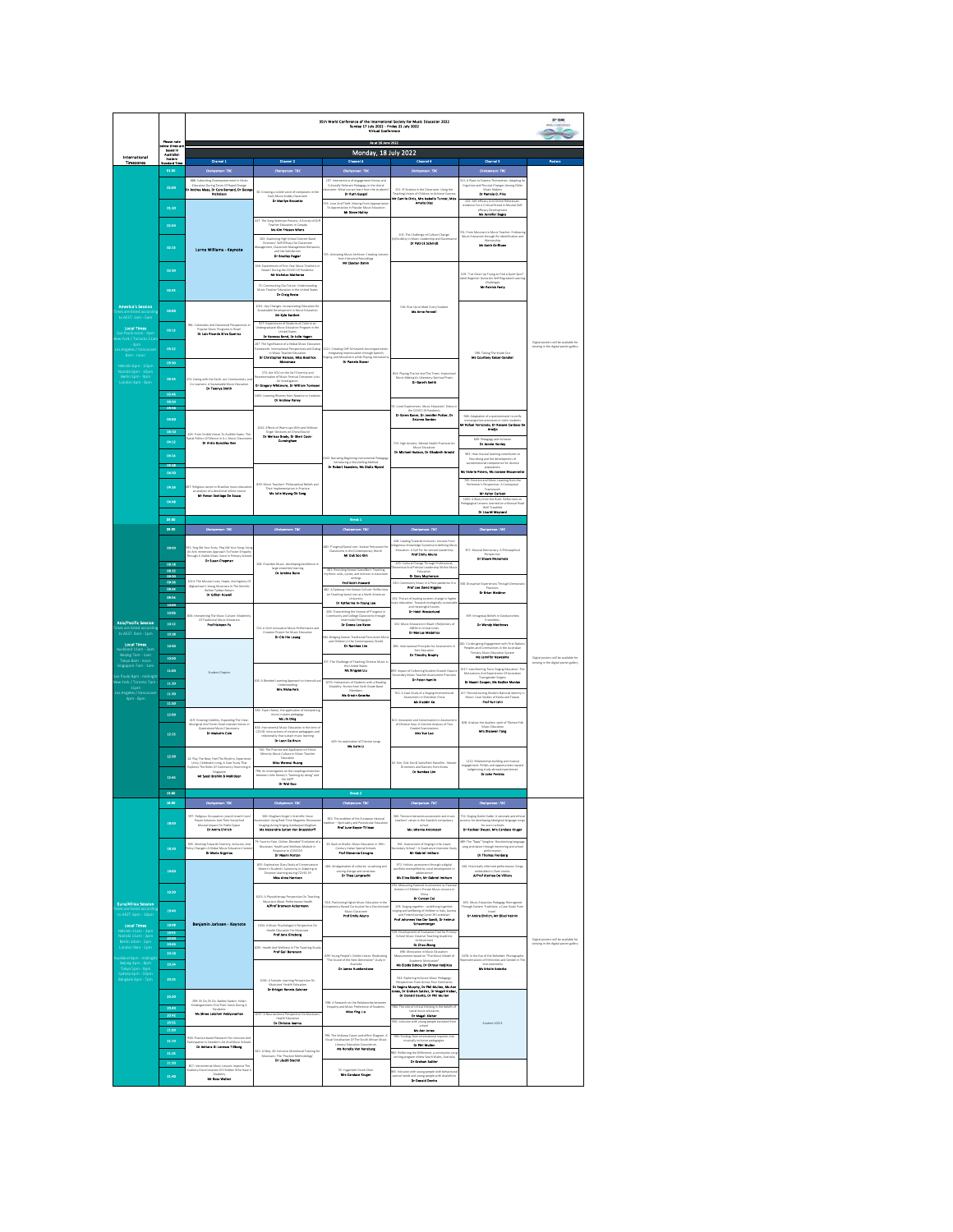|                                                                                                                                                                                                                                             | Please note                                                                                |                                                                                                                                                                                                               |                                                                                                                                                                                                                                                                                                                                                                         | As at 16 June 2022                                                                                                                                                                                                                                                                                                      |                                                                                                                                                                                                                                                                                                                                                                                                                                  |                                                                                                                                                                                                                                                                                                                                   |                                                                              |
|---------------------------------------------------------------------------------------------------------------------------------------------------------------------------------------------------------------------------------------------|--------------------------------------------------------------------------------------------|---------------------------------------------------------------------------------------------------------------------------------------------------------------------------------------------------------------|-------------------------------------------------------------------------------------------------------------------------------------------------------------------------------------------------------------------------------------------------------------------------------------------------------------------------------------------------------------------------|-------------------------------------------------------------------------------------------------------------------------------------------------------------------------------------------------------------------------------------------------------------------------------------------------------------------------|----------------------------------------------------------------------------------------------------------------------------------------------------------------------------------------------------------------------------------------------------------------------------------------------------------------------------------------------------------------------------------------------------------------------------------|-----------------------------------------------------------------------------------------------------------------------------------------------------------------------------------------------------------------------------------------------------------------------------------------------------------------------------------|------------------------------------------------------------------------------|
| International<br><b>Timezones</b>                                                                                                                                                                                                           | elow times a<br>based in<br>Australian<br>Eastern<br>Standard Tim                          | Channel 1                                                                                                                                                                                                     | Channel 2                                                                                                                                                                                                                                                                                                                                                               | Tuesday, 19 July 2022<br>Channel 3                                                                                                                                                                                                                                                                                      | ai 4                                                                                                                                                                                                                                                                                                                                                                                                                             | Chennel 5                                                                                                                                                                                                                                                                                                                         |                                                                              |
|                                                                                                                                                                                                                                             |                                                                                            | Chairperson: TBC                                                                                                                                                                                              | Chairperson: TBC                                                                                                                                                                                                                                                                                                                                                        | Chairperson: TBC                                                                                                                                                                                                                                                                                                        | Chairp<br>son: TBC                                                                                                                                                                                                                                                                                                                                                                                                               | Chairp<br>son: TBC                                                                                                                                                                                                                                                                                                                |                                                                              |
|                                                                                                                                                                                                                                             | 01:00<br>01:12<br>01:15                                                                    | <b>GEL:</b> Listening To Children's Voices: Singing An<br>Identity In The Culturally Diverse Finnish Schoo<br><b>Ides Analis Cappeni-Savolainen</b>                                                           | 7: Supporting Students with Special Education<br>Needs in Choral Music and Beyond<br>Dr Mara Culo<br>10: Popular Music Education in General Music<br>Methods: Broadening our Scope                                                                                                                                                                                      | 332: Songwriting within an online em<br>The experience of older adult novice<br><b>Ms Angeline Lynne</b>                                                                                                                                                                                                                | 629: Method Sections in Research: How To                                                                                                                                                                                                                                                                                                                                                                                         | .<br>180: Development of Music and Mother-To<br>Literacies through Integrated and Cultura<br>nic Lessi<br>Mr Josher Edrol Perez<br>653: Learning Differentiation Music Education<br>Curriculum Theory<br><b>Dr Secon Report</b>                                                                                                   |                                                                              |
|                                                                                                                                                                                                                                             | 01:24<br>01:50<br>onde<br>01:45                                                            | 997: Stigma And Afro Descents: The Role Of<br>Social Projects On The Black Youth Brazilian<br>Dr Magell Kleber                                                                                                | Dr Virginia Davis<br>11: Universal Design and Culturally Relevant<br>Pedagogy in Irat<br>nertal Music Methods<br>Dr Adam Harry<br>12: Facilitating Equity-Oriented Dialogue in                                                                                                                                                                                          | 142: A Thoughtful Disruption: Dislogical Practice<br>orship Leadership as a Form of<br><b>Mrs Laura Benjamins</b>                                                                                                                                                                                                       | Evaluate Method Sections In Music Education<br>Research<br>Dr Stephen Zdringtd                                                                                                                                                                                                                                                                                                                                                   | 616: Pedagogy in Uncertain Times: Learning to<br>Teach Violin, Again<br><b>Ma Xiao Dene</b><br>802: What is Culturally Sustaining Pedagogy, at<br>Why is it important for Music Education?<br><b>Dr Emily Good-Perlins</b>                                                                                                        |                                                                              |
| <b>America's Session</b><br>ccording to AEST<br><b>Local Times</b><br>sao Paulo noon - 4pm<br>New York / Toronto<br>11am - 3pm<br>: Angeles / Vancouvi<br>Helsinki 6pm - 10pm<br>Nairobi 6pm - 10pm<br>Berlin 5pm - 9pm<br>London 4pm - 8pm | 01:48<br>62:00<br>93:93<br>62:15<br>03:18<br>(0.10)<br>00:33                               |                                                                                                                                                                                                               | Student Teaching<br>Dr Matthew Florentino<br>7: Gender and Several Mentity: Implicati<br><b>Bread Fa</b><br>Dr Tiger Robison<br>18: Culturally Sustaining Practices in Early<br>Childhood My<br>ak<br>Dr Karen Salvador<br>440: Hysterenis and change: The influence of<br>eline popular music education during the COVI<br>$10\,\,\mathrm{pmdot}$ his Ahlennon Simpson | 962: Reflections of Reflections: The stories of<br>neo community music students intertwined<br><mark>Mr Hethen Stretch, Mrs Niki Kezemzedeh</mark><br>1056: Re-dacovering Our Voice; A Community<br>a a sourcey Through the Pande<br><b>Dr Sheri Cook-Cunninghem</b>                                                    | 657: Going Beyond The Thematic: Using<br>Theory Techniques to Capture<br>Dr Margaret Flood                                                                                                                                                                                                                                                                                                                                       | 1030: Introduction to the Opera genre: a study<br>about Prob<br>Solving Cycl<br>Miss Cartes Cerdoso De Arasto<br>.<br>22: Students as re-writers of music in ke<br><b>Improvision</b><br>29: Musical Competences In Future Pr<br>Dr Ans M Vernie-Cerrasco<br>720: Moing It Up-The Power of<br>Monic Dearties<br>Or Jenet Palmberg |                                                                              |
|                                                                                                                                                                                                                                             | $\omega$<br>03:12<br>00:24<br>03:30                                                        | Student Chapter                                                                                                                                                                                               | 703: Establishing Successful Partnerships:<br>Visibility And Voice For The Graduate-assistant<br>Mrs Any Wickstrom, Dr Lori Gray                                                                                                                                                                                                                                        | 1004: Animating Social Activism through Musi<br>and Dance<br>Or Sherry Johnson                                                                                                                                                                                                                                          | 32: Vocal Jazz Improvisation: Strategies and<br>Factors that Effect Development<br>Factors that Effect uses<br>Dr Sharri Veneixtine<br>355: The teachings of jazz and popular music in<br>ne in Barcelona<br>munic education scene in Barc<br><b>Dr Marte Casals-Balaguer</b><br>622: School the Children: Intergenerational<br>sibility and Community Building among<br>$1\,$ GBT Underground House Dh in New York Dr Eve Egolf | ed Learning in Music Education !<br>Hear and See All Studes<br><b>Ms Anne Fennell</b>                                                                                                                                                                                                                                             | Digital posters will be available for viewing in<br>digital poster gallery   |
|                                                                                                                                                                                                                                             | 03:36<br>03.45<br>03:52                                                                    | 1110: Twice-Exceptional music education: Best<br>practices and a conceptual model<br>Mix Dewn Mixchell White                                                                                                  |                                                                                                                                                                                                                                                                                                                                                                         | 155: Affinity space characteristics within virts<br>r etas<br>Dr Jared O'Leary<br>156: Social Media And Music Education For                                                                                                                                                                                             | &: Developing your own voice in the<br>ajaz<br><b>Mr Dealed Hirsch</b><br>1126: Recovering our Musical Playgrounds:<br>mpowering Voices and Releasing Perfectionis<br><b>Dr Taneers Thies</b>                                                                                                                                                                                                                                    |                                                                                                                                                                                                                                                                                                                                   |                                                                              |
|                                                                                                                                                                                                                                             | 04:00<br>0014<br>04:50<br>06:55                                                            | Sti: New aesthetics as emancipatory practice: A<br>musical program<br>Ms Carolina Blumer<br>39: Imbroglo Sextet<br><b>Dr Cara Polland</b>                                                                     | 401: Navigating Gender in the Academy:<br>.<br>In the United States<br>In the United States<br>in the United States<br>Dr Cynthia Wagoner, Dr Andrea Yander<br>538: Exploring Music Education Alumn<br>Perceptions of Undergraduate Degree<br>Experiences, Skills Development, and Career<br>Satisfaction                                                               | cromic And Ecological :<br><b>Dr Vincent Babes</b><br>158: Creativity and Commerce in Social Media<br>Digital Tech<br>and Music Educati<br>Dr David Unes<br>157: Feminist Cyber-Artistsm and the Potentials<br>(and Pitfalls) for Music Teaching and Learning<br><b>Dr Merisse Silvermen</b>                            | 113: Exsential Wellness Information ALL Teacher:<br>Need to Know to Emure the Wellbeing of Their<br>Prof Gall Berenson, Dr Linda Cockey                                                                                                                                                                                                                                                                                          | 226: Dialogue as Catalyst for Empowerment<br>---> in the Choral Music Setting<br>ent in the Choral Mu<br><b>Dr Jeson Vodicka</b>                                                                                                                                                                                                  |                                                                              |
|                                                                                                                                                                                                                                             | 05:00                                                                                      |                                                                                                                                                                                                               | Dr Josef Henson                                                                                                                                                                                                                                                                                                                                                         | Brask <sub>1</sub>                                                                                                                                                                                                                                                                                                      |                                                                                                                                                                                                                                                                                                                                                                                                                                  |                                                                                                                                                                                                                                                                                                                                   |                                                                              |
|                                                                                                                                                                                                                                             | 09:00                                                                                      | Chairparson: TBC                                                                                                                                                                                              | <b>Chairperson: TBC</b>                                                                                                                                                                                                                                                                                                                                                 | Chairperson: TBC                                                                                                                                                                                                                                                                                                        | <b>Chairperson: TBC</b>                                                                                                                                                                                                                                                                                                                                                                                                          | Chairperson: TBC                                                                                                                                                                                                                                                                                                                  |                                                                              |
|                                                                                                                                                                                                                                             | 09:00<br>09:30                                                                             | 1156: A Survey of Music Educators' Use of IEPs<br><b>Dr Sara Jones</b><br>324: Exploring Inclusive Rural Music Education<br>Through a Co<br>nmunity-Based Participatory<br>Dr Crystal Sleger, Ms Lauren Hullt | onomy, Agency and Attention in Se<br>Dr Amy Simmons, Dr John Persons<br>610: Ever Feel Like an Importor as a Musician<br>Scholar or Teacher? You are not Alone!<br>Or Woody Store                                                                                                                                                                                       | 71: Seeing Through A Wider Lens: Considering<br>tory in Music Education<br>Revisionist Hi<br>Dr Croix Rosts                                                                                                                                                                                                             | Duorthraga<br>raphy: Writing Through<br>Dr Terry Sefton, Dr Denisile Sirek<br>394: Implementing Design-based Methods In<br>Developing A Songs<br>thing Curriculum<br>Mr Joshua Emanuel                                                                                                                                                                                                                                           | 783: Developing an Instrumental Music<br>Curriculum: a process<br>Dr Damian Hopy                                                                                                                                                                                                                                                  |                                                                              |
| <b>Asia/Pacific Session</b><br>Times are listed<br>rding to AEST: 9am                                                                                                                                                                       | 10:00<br>10:30                                                                             | 761: Supporting Access To And Inclusion in Mus<br>Mrs Catherine Schmidt<br>731: Bucket Drumming As A Behavioral<br>Intervention For Music Educators<br><b>Mrs Amy Wickstrom</b>                               | 216: Effect of Koru Mindfulness Training on<br>Professional Orchestral Musicians' Music<br>Performance Acolety<br><b>Dr Ryan Pisher</b>                                                                                                                                                                                                                                 | 1168: Learning a non-Western musical<br>trument reduces ethnocultural tensions in<br>instrum<br>Ms Merjorie C U                                                                                                                                                                                                         | 513: A Methodology For Researching The Long-<br>term impact Of Music Education: Drawing On<br>Learners' Memories And Self Accounts<br><b>Dr Koji Matsunoba</b><br>759: Lost Voices: Listening For The Whispers in<br>The Wind<br>Or Eloise Doherty                                                                                                                                                                               | 232: Doctong: Composing Their Songs<br>Ms Nore Willeuer, Dr Melcolm Brooks                                                                                                                                                                                                                                                        |                                                                              |
| 1pm<br><b>Local Times</b><br>Auckland 11am - 3pm<br>Beijing 7am - 1am<br>Tokyo Sam - noon<br>Singapore 7am - 1am<br>Sao Paulo 8pm                                                                                                           | 10:52<br>11:00<br>13:15<br>11:18<br>$\begin{array}{c} 11.30 \\ 11.55 \end{array}$<br>11:37 | 1136: Here, My Voice: Cultivating The Power Of<br>Voice With Hard-of-hearing Per<br><b>Singing Lessons</b><br>Mix Juri Horang                                                                                 | 1984: Somatic Teaching Strategies for Improvi<br>Proprioception of Music Students with Joint<br>Hypermobility<br>Miss Simone Mourar                                                                                                                                                                                                                                     | $\frac{1169}{\footnotesize \text{Practliberer strategy}} \text{for engaging} \\ \text{corresponding} \\$<br>Dr Alexander Crooks<br>1170: Self-directed musical activities and<br>wellbeing in Australia during COVID<br><b>Prof June Davidson</b><br>1171: Distributed creativity and cultural value i<br>the digital s | DIO: The strange fruit of learning to be a w<br>Dr Clare Hall<br>1011: Prove<br>Afred Robert Burks<br>1013: Presentation 4<br>Mix Miranda Park                                                                                                                                                                                                                                                                                   | 59: Workshop of Multi-Servory Music Teaching<br>ough Chinese Folk Songs<br><b>Ms Xuerong Cui</b>                                                                                                                                                                                                                                  | Dietal posters will be available for viewing in th<br>digital poster gallery |
| midnight<br>lew York / Toronto 7p<br>-<br>Los Angeles / Vancouv<br>4pm - 8pm                                                                                                                                                                | 11:54<br>12:00<br>12:12                                                                    | 531: Meaningful Beginner Instrumental Music<br>Instruction Through Exploration and Creativity<br>Dr Laura Michael                                                                                             | 112: Yoga and Breath Work in the Advant<br>Protecting from Injury, Relieving Pair<br>Or Lesley Monitores                                                                                                                                                                                                                                                                | <b>Me Triumpart Frager</b><br>374: Conductor as changemaker: Creating a<br>gender parity future for Australian women<br><b>Mrs Rechal Houser</b>                                                                                                                                                                        | 1014: Presentation 5<br>Ms Natalie Morgenstern<br>1191: Presentation<br><b>Dr Tulishe Con</b>                                                                                                                                                                                                                                                                                                                                    | BBS: Validity and reliability of the Musicians<br>Health Liberacy Questionnaire (MHL-Q19)<br>Dr Christina Guptill                                                                                                                                                                                                                 |                                                                              |
|                                                                                                                                                                                                                                             | 12:20<br>12:50<br>12:40<br>13:00                                                           | 371: "I learn by you." Investigating the role of<br>teacher in beeinner cellists" musical skill<br>Ms Stephenie Macerthur                                                                                     | 1074 Referingson and Music References<br>ren ed earl<br>and in run<br>kaming consexs<br>Dr Charlene Ryse, Dr Nicholle Andrews,<br>Idies Jessico Tsang                                                                                                                                                                                                                   | 642: Mentoring Singers through Experiential<br>d Perfc<br>Dr Kevin Henrehen, Dr Suns Gunther, Prof.<br>Also bettered<br>Fostering Self Authorship in Highe<br>Education Music Documents<br><b>Mr School Continues</b><br>Break 2                                                                                        | 453: Investigating The Perceptions And<br>seriences That Shape Studio Music Teach<br>Studio Music Teache<br>In Worl<br>Flourishing In Work<br>Mit Steuen Moore                                                                                                                                                                                                                                                                   | 478: Effect Of Goal-setting Practices On<br>Or Josef Hanson, Mr Corders Herces                                                                                                                                                                                                                                                    |                                                                              |
|                                                                                                                                                                                                                                             | 18:00                                                                                      | Chairperson: TBC                                                                                                                                                                                              | Chairperson: TBC                                                                                                                                                                                                                                                                                                                                                        | Choirperson: TBC                                                                                                                                                                                                                                                                                                        | Chairperson: TBC                                                                                                                                                                                                                                                                                                                                                                                                                 | Chairperson: TBC                                                                                                                                                                                                                                                                                                                  |                                                                              |
|                                                                                                                                                                                                                                             | 18:00<br>18:30                                                                             | <b>WAAE Session</b>                                                                                                                                                                                           | 417: Vocal health awareness and health-seeking<br>behaviours: how do choral and solo classical<br>singers compare?<br>Mis Timothea Leu                                                                                                                                                                                                                                  | 561: Listening to the voices of participants in<br><b>symphony orchestra engagement project</b><br><b>A/Prof Julie Ballantyne, Dr Jessica O'Bryan</b><br><b>OA: The Un</b><br>pe Career Tra                                                                                                                             | 220: Towards Mode<br>ring Instructional Quality Fo<br>nic Class<br>orn: The Relation Between<br>Frameworks And Subject-specific Adaptations<br>Dr Cocilia Björk, Prof Bernhard Hofmann,<br>Frof Jens Knigge, Dr Gabriele Puffer                                                                                                                                                                                                  | 507: The Organisation Of Teaching And Learnin<br>in The English School System<br><b>Prof Martin Fautley</b>                                                                                                                                                                                                                       |                                                                              |
|                                                                                                                                                                                                                                             | 18:52<br>19:00<br>19:15                                                                    |                                                                                                                                                                                                               | 450: A Trial of e-Health Learning for Mus<br>Students at a New Zealand University<br><b>AProf Suzanne Wijaman</b><br>$\begin{array}{l} \textbf{770: Do maintain' expectations influence their} \\ \textbf{must performance areots by in collaborative} \end{array}$<br>Mrs Gaby Gunders                                                                                 | Profes<br>Typology<br>al Singers An Australia<br>Dr Kathleen Connell                                                                                                                                                                                                                                                    | Dr Carol Prierson-Campbell<br>1047: Presentation 2<br>Ms Amanda Carver                                                                                                                                                                                                                                                                                                                                                           | 500: Austrian Music Education In Transition<br>Dr Heimut Schaumberger<br>.<br>Dr. Factors Influencing Non-performance Mus<br>Education in The United States<br>Dr Daniel Johnson                                                                                                                                                  |                                                                              |
| <b>Euro/Africa Session</b><br>ording to AEST: 6p<br>10 <sub>0</sub>                                                                                                                                                                         | 19:30<br>19:37<br>19:47                                                                    |                                                                                                                                                                                                               | 665: Rethinking Music Performance in European<br>ligher Education Music Institutions: Perspective<br>from Ports<br>Dr Gilvano Dalagna, Dr Clarissa Foletto<br><b>DSG: Rethinking Music Performance in Europe</b><br>Higher Education Music Institut                                                                                                                     |                                                                                                                                                                                                                                                                                                                         | 1048: Presentation 3<br>Dr Warren Churchill<br>1050: Presentation 5<br>Dr Anita Prest, Dr J. Scott Gobie                                                                                                                                                                                                                                                                                                                         | 1218: Reflections On The Transformativ<br>stential Of Kodály-Impired Music Education<br>Initial Teacher Education<br>Mr Jason Beron                                                                                                                                                                                               |                                                                              |
| <b>Local Times</b><br>Helsinki 11am - 3pm<br>Nairobi 11am - 3pm<br>Berlin 10am - 2pm<br>London 9am - 1pm<br>ackland 8pm - midnig                                                                                                            | 19:48<br>20:00<br>20:05<br>20:00<br>20:22                                                  | Alfons Karabuda - Keynote                                                                                                                                                                                     | spectives from Cv<br>Prof louis Papageorgi, Prof Natessa<br>Economidou-Stavrou<br>668: Rathinking Music Performance in European<br>Higher Education Music Institutions: Perspective<br><b>Prof Rendi Eldese</b>                                                                                                                                                         | 1209: Kindermusk in Kenya: Narturing Children's<br>Musical, Social and Personal Identities through<br>Culturally Appropriate Music Pedagogies<br>Dr Elizabeth Andango                                                                                                                                                   | 31: Inclusive music technology: investigating a<br>$m$ of the understanding<br>$m$ $\sim$<br>onfidence in r<br>any amongst gl<br><b>Dr Liz Dobros</b>                                                                                                                                                                                                                                                                            | 1218: Reflections On The Transformative<br>tential Of Kodály-impired Music Education In<br>Initial Teacher<br>Mir Jason Boron<br>Feacher Education                                                                                                                                                                                | Digital posters will be available for view!<br>In the digital poster gallery |
| Beijing 4pm - 8pm<br>Tokyo 5pm - 9pm<br>.<br>Sydney 6pm - 10pm<br>Bangkok 3pm - 7pm                                                                                                                                                         | 20:24<br>20:50<br>20:40                                                                    |                                                                                                                                                                                                               | 669: Rethinking Music Performance in European<br>lieber Education Music Institutions: Perspective<br>from Finland<br>Dr Guadalupe López-Ífliguez                                                                                                                                                                                                                        | 1000: Why Eco-Liberacy?<br>Mr Daniel J. Showeck                                                                                                                                                                                                                                                                         | 650: The future of singing with children and                                                                                                                                                                                                                                                                                                                                                                                     | 1214: Freeing The Inner Voice: Singing To Lear<br>Musicianship, Composition, And Performance I<br>Lower Secondary Sch<br>Dr Anthony Young<br>215: Researching And Reflecting On Enactment<br>Of Kodály-impired Professional Learning In<br>ralian Secondary Schools                                                               |                                                                              |
|                                                                                                                                                                                                                                             | 20:42<br>20:52<br>20:58<br>21:0                                                            |                                                                                                                                                                                                               | 181: Rethinking music performance in Europea<br>Prof Stefan Östersjö, Mr Carl Holmgren                                                                                                                                                                                                                                                                                  | 1001: Clmate Soul: Music for Environmental<br>Awaren<br>rss, Healing and Peace<br><b>Big Priva Parrotto</b>                                                                                                                                                                                                             | adolescents with technology-based digital<br>educational tools<br>Prof Helmut Scheumberger, Prof Johannes<br>Yen Der Sendt                                                                                                                                                                                                                                                                                                       | <b>Me Anne Van Verdireisen</b><br>1217: Yarning To Learn: Perspectives From<br>Culture Bearers<br>Mr John Goultan                                                                                                                                                                                                                 |                                                                              |
|                                                                                                                                                                                                                                             | 21:14<br>21:18<br>21:28<br>21:30                                                           | 833: Identity Facets Of Future Secondary Scho<br>Music Teachers: Each Angle Can Shine<br><b>Me Mercelle Moor</b>                                                                                              | 122: Two practical motivational methods for<br>ids Eve Newsome, Dr Eria Joukamo-A                                                                                                                                                                                                                                                                                       | .<br>1002: The Gambá School: Environmental Values<br>And The Sustainability Of A Musical Hentage In<br>An Amazonian Community<br>Ms Karine Agular De Souse Seunier                                                                                                                                                      |                                                                                                                                                                                                                                                                                                                                                                                                                                  | 1216: The Whole Is Greater Than The Sum Of<br>ts:musiciamhip And En<br>Performance Synergy<br><b>Driviets King</b>                                                                                                                                                                                                                |                                                                              |
|                                                                                                                                                                                                                                             | 21:36                                                                                      | 138: Voicing A Multicultural Experience Of<br>Othering<br><b>Dr Urvi Drummond</b>                                                                                                                             |                                                                                                                                                                                                                                                                                                                                                                         | 2003: Music Education in the Climate Crisis<br>Theoretical Foundations and Practical Examples<br>Mr Linus Eusterbrock, Prof Silks Schmid, Ne<br>Jones Volker                                                                                                                                                            |                                                                                                                                                                                                                                                                                                                                                                                                                                  |                                                                                                                                                                                                                                                                                                                                   |                                                                              |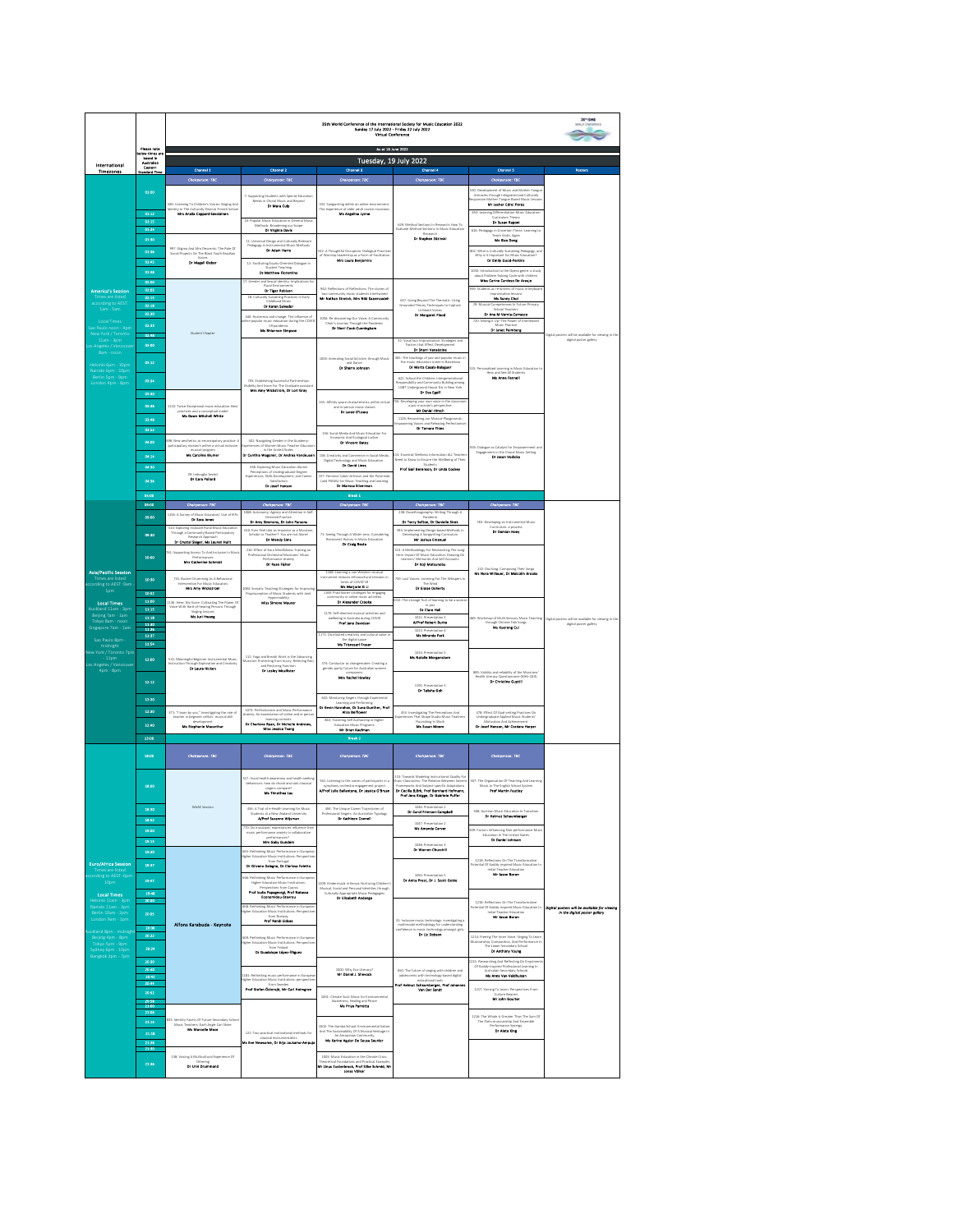|                                                                                                 |                                                                                   | 35th World Conference of the International Society for Mesic Education 2022<br>Sunday 17 July 2022 - Friday 22 July 2022<br>Writual Conference                                                                                                                                                                                                                                                                               |                                                                                                                                                                         |                                                                                                                                                                                                                                                                                                                                                                                                                                                                                                                           |                                                                                                                                                                                                                                                                                                                                                            |                                                                                                                                                                                                |                                                      |  |  |
|-------------------------------------------------------------------------------------------------|-----------------------------------------------------------------------------------|------------------------------------------------------------------------------------------------------------------------------------------------------------------------------------------------------------------------------------------------------------------------------------------------------------------------------------------------------------------------------------------------------------------------------|-------------------------------------------------------------------------------------------------------------------------------------------------------------------------|---------------------------------------------------------------------------------------------------------------------------------------------------------------------------------------------------------------------------------------------------------------------------------------------------------------------------------------------------------------------------------------------------------------------------------------------------------------------------------------------------------------------------|------------------------------------------------------------------------------------------------------------------------------------------------------------------------------------------------------------------------------------------------------------------------------------------------------------------------------------------------------------|------------------------------------------------------------------------------------------------------------------------------------------------------------------------------------------------|------------------------------------------------------|--|--|
|                                                                                                 |                                                                                   |                                                                                                                                                                                                                                                                                                                                                                                                                              |                                                                                                                                                                         | As at 18 June 2022                                                                                                                                                                                                                                                                                                                                                                                                                                                                                                        |                                                                                                                                                                                                                                                                                                                                                            |                                                                                                                                                                                                |                                                      |  |  |
| International<br><b>Timesones</b>                                                               | Please note<br>slow times as<br>based in<br>Australian<br>Eastern<br>Isaderd Time | Channel 1                                                                                                                                                                                                                                                                                                                                                                                                                    | Channel 2                                                                                                                                                               | Channel 3                                                                                                                                                                                                                                                                                                                                                                                                                                                                                                                 | Wednesday, 20 July 2022<br><b>Channel 4</b>                                                                                                                                                                                                                                                                                                                | Channel 5                                                                                                                                                                                      | Posters                                              |  |  |
|                                                                                                 | 01:00                                                                             | Chalgerook TBC<br>High School To High Chairs: An Ana                                                                                                                                                                                                                                                                                                                                                                         | Chairparson: TBC                                                                                                                                                        | Chaliperson: TBC<br>505: Hearing children's voice in the 1920s and                                                                                                                                                                                                                                                                                                                                                                                                                                                        | Chaleparace: TBC<br>122: Examining a Different Kind of 360: Popula                                                                                                                                                                                                                                                                                         | Chalyparack: TBC                                                                                                                                                                               |                                                      |  |  |
|                                                                                                 | 01:00                                                                             | <b>Cross-generations Make</b><br>Mis Allison Reisinger Derbin<br>92: Exploring Immigrant Students' Experiences I                                                                                                                                                                                                                                                                                                             | 932: Mentorine Beelevine Music Education                                                                                                                                | 1930s: the work of Satis Coleman<br>Dr Tamya De Olfreira Ramos Moreira                                                                                                                                                                                                                                                                                                                                                                                                                                                    | Music Education in the united scates                                                                                                                                                                                                                                                                                                                       | 906: Facilitating Eudaimonia Through Musi                                                                                                                                                      |                                                      |  |  |
|                                                                                                 | 01:30                                                                             | Dr Sandra Adorno, Dr Crystal Gerrard, Ma<br>Julia Myung Ok Song                                                                                                                                                                                                                                                                                                                                                              | Towards Culturally Responsive Practices                                                                                                                                 | 1140: Everything old is new again: Teaching and<br>music skills remotely via the rain.<br><b>Dr Pamela Stover</b><br>learning:                                                                                                                                                                                                                                                                                                                                                                                            |                                                                                                                                                                                                                                                                                                                                                            | Interactions in Early Childhood<br><b>Dr Heether Waters</b>                                                                                                                                    |                                                      |  |  |
|                                                                                                 | $\alpha \omega$                                                                   | 917: Inside The Piano Studio: What Teachers Sa<br>ce Training, Perfectionism, Ani<br>un Davis                                                                                                                                                                                                                                                                                                                                | 70: Two-Faced Minduets: The Intercultural<br>Development Among U.S. Preservice Music                                                                                    | 637: Music Education and Culture                                                                                                                                                                                                                                                                                                                                                                                                                                                                                          | II: Vocal Jazz Improvisation for New<br>D <b>r Shorri Vocalsière</b>                                                                                                                                                                                                                                                                                       | 1999: Making Music: Examining the paran<br>music created with young musicia                                                                                                                    |                                                      |  |  |
| America's Session                                                                               |                                                                                   | Determine Antisty<br>Dr Charlens Ryan, Miss Jessica Tsong, Dr<br>Diana Damiawaalla                                                                                                                                                                                                                                                                                                                                           | Dr Sanged Kang, Ma Merley Lucado                                                                                                                                        | from the music teachers of Chile.<br><b>Dr Corios Pobleto Lagos</b>                                                                                                                                                                                                                                                                                                                                                                                                                                                       |                                                                                                                                                                                                                                                                                                                                                            | c created with young must<br><b>PIPE Banda Auditor</b>                                                                                                                                         |                                                      |  |  |
| <b>Local Times</b><br>York / Toronto 11:                                                        | œm                                                                                |                                                                                                                                                                                                                                                                                                                                                                                                                              | 165: Effects of Model Recordings on<br>Inc. attents or renorm: Tempo Selection<br>Undergraduate Conductors' Tempo Selection<br><b>Dr Brian Silvey</b>                   | <b>914: How Japanese and American band d</b><br>define and achieve success.<br>Not have been away                                                                                                                                                                                                                                                                                                                                                                                                                         | LCOR: Redefining the Groove: New Approaches 1<br>Rhythm Pedagogy in Jazz and Popular Music                                                                                                                                                                                                                                                                 | .<br>252: The Shallow End of the Pool: An A<br>Postsecondary Audition Repertaire<br>Or Adam Gried, bis Allison Reisinger Durbis<br>Ida Bri'Ann Weight                                          | ble for viewing in t                                 |  |  |
| țeles / Vancou<br>Iam - noon<br>sinki 6pm - 10pm<br>.<br>Nairobi 6pm - 10pm<br>London 4pm - 8pm | 69.00                                                                             | Patrick Kabanda - Keynote                                                                                                                                                                                                                                                                                                                                                                                                    | 219: The instructional Decision Making of Chora<br>Instrumental and Ceneral Music Teachers: A<br>Meta-Analysis<br>Dr Daniel Johnson, Dr Wendy Metthews                  | <b>BEC: Anthems in Middle Childhood: Negotiating</b><br>Musical Experiences and National Identities                                                                                                                                                                                                                                                                                                                                                                                                                       | Or holive false                                                                                                                                                                                                                                                                                                                                            | G72: Desegregating Language Use in Song<br>price:Valuing Strong Voices From Communities<br>Of Color                                                                                            | digital poster gallery                               |  |  |
|                                                                                                 | $00-20$                                                                           |                                                                                                                                                                                                                                                                                                                                                                                                                              | 61: Undergraduate Choral Conducting Coune<br>Examining Students' Practice Behaviors and<br>Intrustan' Pedagogy<br>Or Bradley Region, Dr Ales Scherer, Dr Bria<br>tiney. | 762: Transculturality and Music Education<br>Dr Mari Shielana                                                                                                                                                                                                                                                                                                                                                                                                                                                             | <b>182: Teaching Popular Music Styles that Conne</b><br>Wighborhood Music Traditions with a 99 Perces                                                                                                                                                                                                                                                      | <b>Dr Assoc Duncan</b>                                                                                                                                                                         |                                                      |  |  |
|                                                                                                 | 64.00                                                                             | 62: Any Hills (sialin): "Identity in Masic of<br>Marginalized Communities"<br>Dr Any Hills                                                                                                                                                                                                                                                                                                                                   | 10: The Paradox of Accountability in D<br>Teacher Agency<br><b>BY Christopher Honoce</b>                                                                                | GD: Model Cometon in the state of Colde-<br>icall in the 19th century: agents and institutions<br><b>Or Fixels Maria Cravical</b>                                                                                                                                                                                                                                                                                                                                                                                         | Minority Population Elementar<br>tary School                                                                                                                                                                                                                                                                                                               |                                                                                                                                                                                                |                                                      |  |  |
|                                                                                                 | 04:20<br>64.50                                                                    | $\,$ 1994: Informal Musical Learning: Teaching the cavaquiribo at a Brazilian university of $\,$ 1995 and the case of $\,$                                                                                                                                                                                                                                                                                                   |                                                                                                                                                                         | 727: Global Mindset and Music Education: A<br>Dr Jennifer Melliso, Dr Alberto Cabado M                                                                                                                                                                                                                                                                                                                                                                                                                                    | 1124: Hearing Voice in Musical Spaces: Infants at<br>Agents of their Learning<br>Or Mits Based                                                                                                                                                                                                                                                             | GR: Honoring Student Voice: Musical Creativity<br>Chair<br><b>Prof Alman Pages@</b>                                                                                                            |                                                      |  |  |
|                                                                                                 | 03:00                                                                             |                                                                                                                                                                                                                                                                                                                                                                                                                              |                                                                                                                                                                         | bush 1                                                                                                                                                                                                                                                                                                                                                                                                                                                                                                                    |                                                                                                                                                                                                                                                                                                                                                            |                                                                                                                                                                                                |                                                      |  |  |
|                                                                                                 | 09:00                                                                             | Chairparson: TBC                                                                                                                                                                                                                                                                                                                                                                                                             | Chairparace: TBC                                                                                                                                                        | <b>Chairperson: TBC</b>                                                                                                                                                                                                                                                                                                                                                                                                                                                                                                   | Chaliperson: TBC                                                                                                                                                                                                                                                                                                                                           | Chairpense: TBC                                                                                                                                                                                |                                                      |  |  |
|                                                                                                 | 09.00                                                                             |                                                                                                                                                                                                                                                                                                                                                                                                                              | 849: MusicReach: A Partnership Betw<br>y and Cor<br>ting Musica<br>outh and Social Networks<br><b>Intra Marilla Kemil</b>                                               | L24: The impact of colonisation on Aboriginal an<br>Forres Strait Islander music processes in the 19t<br>Dr Mulcolm Colu                                                                                                                                                                                                                                                                                                                                                                                                  |                                                                                                                                                                                                                                                                                                                                                            | 347:6x<br>Experiencing Music Theory<br><b>In Locale Holmes</b>                                                                                                                                 |                                                      |  |  |
|                                                                                                 | co-sa<br>69.99                                                                    |                                                                                                                                                                                                                                                                                                                                                                                                                              |                                                                                                                                                                         | 125: What a traveling song can tell us about<br>boriginal musicking at the onset of colonisation<br><b>Dr Clint Brackeell</b>                                                                                                                                                                                                                                                                                                                                                                                             | .<br>G: Potent Practice: Empowering Musicians wi<br>Training Strategies for Long-Term Health and                                                                                                                                                                                                                                                           |                                                                                                                                                                                                |                                                      |  |  |
|                                                                                                 | code                                                                              |                                                                                                                                                                                                                                                                                                                                                                                                                              | 1025: Differences in Music Education Students<br>Approach to Practice on Primary and Secondary                                                                          | $\begin{minipage}{0.9\linewidth} \textbf{136. How independent must be obtained with a non-rotational solution} \end{minipage} \begin{minipage}{0.9\linewidth} \textbf{136.} \end{minipage} \begin{minipage}{0.9\linewidth} \textbf{148.} \end{minipage} \begin{minipage}{0.9\linewidth} \textbf{158.} \end{minipage} \begin{minipage}{0.9\linewidth} \textbf{168.} \end{minipage} \begin{minipage}{0.9\linewidth} \textbf{178.} \end{minipage} \begin{minipage}{0.9\linewidth} \textbf{188.} \end{minipage} \begin{minip$ | <b>Dealistics</b><br>De Lisa Barrell                                                                                                                                                                                                                                                                                                                       | $\begin{array}{ll} \textbf{G2C} & \textbf{interperional Fractions in the individual}\\ \textbf{V size Teaching of Tackers of Saging and Spose}\\ & \textbf{Largegap Pathologists} \end{array}$ |                                                      |  |  |
|                                                                                                 | 654                                                                               | Mary Luchrson - Keynote                                                                                                                                                                                                                                                                                                                                                                                                      | Or Richard S. Polase                                                                                                                                                    | 127: Indiannous music in tertiary (methodoxy)                                                                                                                                                                                                                                                                                                                                                                                                                                                                             |                                                                                                                                                                                                                                                                                                                                                            |                                                                                                                                                                                                |                                                      |  |  |
|                                                                                                 | 10:00                                                                             |                                                                                                                                                                                                                                                                                                                                                                                                                              |                                                                                                                                                                         | dia: histories, good practices, and chall<br><b>Or Solly Troloys, Mr Tiriki Onus</b>                                                                                                                                                                                                                                                                                                                                                                                                                                      |                                                                                                                                                                                                                                                                                                                                                            |                                                                                                                                                                                                |                                                      |  |  |
| Asla/Pacific Session                                                                            | 10:12                                                                             |                                                                                                                                                                                                                                                                                                                                                                                                                              | 979: To B or B sharp: Introducing the C major<br>of for learning the skulete<br><b>Or Flore Eleg</b>                                                                    | 129: Music and Cultural identity: Educational<br>Cultural Experiences from the "Qom" Ethnicity<br>Chaco Province of Argentina                                                                                                                                                                                                                                                                                                                                                                                             |                                                                                                                                                                                                                                                                                                                                                            | 702: Teaching Musical Creativity: Revealing<br>Australian Voices<br>Dr James Humberstone                                                                                                       |                                                      |  |  |
| is are listed accor<br>o AEST: 9am - 1pm                                                        |                                                                                   |                                                                                                                                                                                                                                                                                                                                                                                                                              | 745: Overbooked and underprepared musi-                                                                                                                                 | Prof Silvie Wilelbe                                                                                                                                                                                                                                                                                                                                                                                                                                                                                                       | 440: Overcoming the Rosin's Negativity Rias:<br>Healthy Practice Tips for Optimal Learning<br>$\begin{array}{ll} \textbf{Dr} \textbf{ B} \textbf{c} \textbf{d} \textbf{s} \textbf{f} \textbf{f} \textbf{f} \textbf{f} \textbf{f} \textbf{f} \textbf{f} \textbf{f} \textbf{f} \textbf{f} \textbf{f} \textbf{f} \textbf{f} \textbf{f} \textbf{f} \textbf{f}$ |                                                                                                                                                                                                |                                                      |  |  |
| Local Times<br>uckland 11am - 3pm<br>Beijing 7am - 1am<br>Tokyo 8am - noon                      | 10:50                                                                             | 1139: Creating Space for Student Voices throug<br>Collaborative, Multimedia Songwriting with                                                                                                                                                                                                                                                                                                                                 | sec Exploring rural Chinese music teach<br>Studes, needs and pedagogical strategi<br><b>Dr Danging Zhou, Dr Claudin Call</b>                                            | 148: The Spirit of Samulnori: Teaching Tradition.                                                                                                                                                                                                                                                                                                                                                                                                                                                                         |                                                                                                                                                                                                                                                                                                                                                            | 1959: How Music Engagement Benefits<br>Wicultural Settings: Case Studies in Priman<br>Mr Josep Ferran Galicia, Ms Vold Vapeta                                                                  |                                                      |  |  |
| ire 7am - 1an                                                                                   | 11:00                                                                             | Mr Brad Puller, Mr Peter Organizie                                                                                                                                                                                                                                                                                                                                                                                           | <b>K: An Introductory Analysis of Pre-College Pla</b><br>Teachers in China and the United States<br>Or Yuan Jiang, Dr Diana Damlarandia                                 | cussion in a Western-style Classroot<br><b>Mins Karissa Van Linu</b>                                                                                                                                                                                                                                                                                                                                                                                                                                                      |                                                                                                                                                                                                                                                                                                                                                            | 1016: Increasing Student Agency and Voice<br>Brough Music Technology, Choice, and Projec<br>Rased Learning                                                                                     | s will be available for vi<br>digital poster gallery |  |  |
| ulo 8pm - midrig<br>irk / Toronto 7pn                                                           |                                                                                   | IS2: Engaging Deeply With Cognitive Science in<br>Conservatory Of Music: Using Student-centre<br>Learning To Enhance Learning Outcomes in Mu                                                                                                                                                                                                                                                                                 | 629: An investigation of the Professional<br>Development among Music Teachers in Prima<br>and Secondary School of the Famous Teacher                                    | 1931: Foregrounding specific learning priorities fo<br>an ethical approach to intercultural music<br>education in superdiserse societies                                                                                                                                                                                                                                                                                                                                                                                  | 1082: The Tap of Musculoskeletal Wells<br>ation and Injury Preven<br><b>COLE</b><br>as Cos<br>tial Classro<br>ida Stephania Mayor-Sattin, Dr David Kapia                                                                                                                                                                                                   | <b>Mo Any Swietlik</b><br>40: Learning from and with others: Reaching fi<br>music beyond the university classroom into the                                                                     |                                                      |  |  |
| 11pm<br>Los Angeles / Vancouve<br>4pm - 8pm                                                     | 11:50                                                                             | Affred Enthican Agres                                                                                                                                                                                                                                                                                                                                                                                                        | <b>MALLA</b> DIA                                                                                                                                                        | Or Cherulatha Mast                                                                                                                                                                                                                                                                                                                                                                                                                                                                                                        |                                                                                                                                                                                                                                                                                                                                                            | Prof Lines Views                                                                                                                                                                               |                                                      |  |  |
|                                                                                                 | 12.00                                                                             |                                                                                                                                                                                                                                                                                                                                                                                                                              | 220: Professional Development for Music<br>Teachers in China From the Pempective of Mentors' Instructional Leadership<br><b>Ma Zhoo Yo</b>                              |                                                                                                                                                                                                                                                                                                                                                                                                                                                                                                                           |                                                                                                                                                                                                                                                                                                                                                            |                                                                                                                                                                                                |                                                      |  |  |
|                                                                                                 | 12:12                                                                             | Student Chapte                                                                                                                                                                                                                                                                                                                                                                                                               | 221: "Please Teach My Kids Harder": The<br>Expectations of Parents Toward Instrumental                                                                                  | (20: A Less Visible vet Powerful Voice - Infor<br>Music Teaching in Far North Queensland in the<br>20th century.<br><b>Dr Mulcolm Cole</b>                                                                                                                                                                                                                                                                                                                                                                                | (2) University Music Ensemble Particia<br>Psychological Well-Being<br>Psychological Well<br>Psychology                                                                                                                                                                                                                                                     | 471: Lyndall Hendrickson's Multi-Ser<br><b>Teaching Processes</b><br>M <b>a tholyn Mikelin</b>                                                                                                 |                                                      |  |  |
|                                                                                                 | 12:24                                                                             |                                                                                                                                                                                                                                                                                                                                                                                                                              | ong<br><b>Architector</b><br>:<br>221: What impact does music making in the real<br>world have on classroom music in a digital age?                                     |                                                                                                                                                                                                                                                                                                                                                                                                                                                                                                                           |                                                                                                                                                                                                                                                                                                                                                            |                                                                                                                                                                                                |                                                      |  |  |
|                                                                                                 | $12 - 3$                                                                          |                                                                                                                                                                                                                                                                                                                                                                                                                              | Mr Mertin Emo<br>541: Development a Questionnaire on Defensive                                                                                                          |                                                                                                                                                                                                                                                                                                                                                                                                                                                                                                                           |                                                                                                                                                                                                                                                                                                                                                            |                                                                                                                                                                                                |                                                      |  |  |
|                                                                                                 | 12:36                                                                             |                                                                                                                                                                                                                                                                                                                                                                                                                              | Teaching Behavior of Elementary School Music<br>ers in Beijing<br>Mr Dang Yorker                                                                                        | 455: A survey of audiences on Cantons<br>performances in Hong Kong<br><b>Frof Bo-Wah Leung</b><br>ве орега                                                                                                                                                                                                                                                                                                                                                                                                                | Sil: Effects of Mindfulness-Based Intervention on<br>Flow State and Self-Compassion During Music                                                                                                                                                                                                                                                           | AA: Singing social change: An investigation<br>Dr Kelly Bylica, Dr Cars Bernard                                                                                                                |                                                      |  |  |
|                                                                                                 |                                                                                   |                                                                                                                                                                                                                                                                                                                                                                                                                              |                                                                                                                                                                         |                                                                                                                                                                                                                                                                                                                                                                                                                                                                                                                           | <b>Mr Traver Thompson</b>                                                                                                                                                                                                                                                                                                                                  |                                                                                                                                                                                                |                                                      |  |  |
|                                                                                                 | 12.4                                                                              |                                                                                                                                                                                                                                                                                                                                                                                                                              | 779: To study abroad: An investigation of the<br>professional development of Mainland Chinese                                                                           |                                                                                                                                                                                                                                                                                                                                                                                                                                                                                                                           |                                                                                                                                                                                                                                                                                                                                                            |                                                                                                                                                                                                |                                                      |  |  |
|                                                                                                 | 13:00                                                                             |                                                                                                                                                                                                                                                                                                                                                                                                                              | Mi Dang Yomes                                                                                                                                                           | <b>Brent 2</b>                                                                                                                                                                                                                                                                                                                                                                                                                                                                                                            |                                                                                                                                                                                                                                                                                                                                                            |                                                                                                                                                                                                |                                                      |  |  |
|                                                                                                 | 18:00                                                                             | Chaliperson: TBC                                                                                                                                                                                                                                                                                                                                                                                                             | Chalyseson: TBC                                                                                                                                                         | Chaleparade: TBC<br>457: Cultivating Chinese music students' cultural                                                                                                                                                                                                                                                                                                                                                                                                                                                     | Chaliperson: TBC                                                                                                                                                                                                                                                                                                                                           | Chaliperson: TBC                                                                                                                                                                               |                                                      |  |  |
|                                                                                                 | 10:00                                                                             | 199: The Visbility Of The Mother's Singing Voic<br>nce Of Mate<br>-infan                                                                                                                                                                                                                                                                                                                                                     | 04: Finnish m                                                                                                                                                           | aching and le<br>aming strategie<br>settlem<br>tings<br>Ma Tanying Wat                                                                                                                                                                                                                                                                                                                                                                                                                                                    |                                                                                                                                                                                                                                                                                                                                                            |                                                                                                                                                                                                |                                                      |  |  |
|                                                                                                 | 18:10                                                                             |                                                                                                                                                                                                                                                                                                                                                                                                                              | future voice sound like?<br>Dr Sharon Liarsa, Dr Kaarina bisrjasen, Dr<br>Marja Helmosen, Dr Henna-Marinka Suom                                                         | 322: Analysing and inheriting on Love Song of<br>Miso Ethnic Group in Kiangli Autonomous<br>Etaberhine China                                                                                                                                                                                                                                                                                                                                                                                                              | $\label{thm:1} \begin{array}{ll} \text{GRL} \text{ in} \text{zzz and inperoving in UK} \text{ Secondary} \\ \text{Schoolic} \text{ Experiencees, Affitudes and Boleth of} \\ \text{Female Gducters} \end{array}$<br><b>Mrs Poultes Mack</b>                                                                                                                | ESE: The Diduction of Minkeringana from<br>tambique: Searching potentials for musical<br>education through the IKS<br>Mr Josquim Berges Armendo Gove                                           |                                                      |  |  |
|                                                                                                 | 18:20                                                                             | Attachment<br>Dr Shells C. Weedward, Dr Alla Tonspon,<br>Prof Zze Diarpssios, Dr Eliasbehi, Arkleng<br>Ardeng'o, Dr Ansends Miend, Dr Michal<br>Heler, Dr Classile Gleschenhof, Dr Bronys<br>Deen, Dr Lisa Lea, Dr Jessica Paces, Prof                                                                                                                                                                                       | 40% Multisensory Musical Design - music, a                                                                                                                              | Miss June Luo<br>atural colonialism, acade<br>case study of ABRSM exa                                                                                                                                                                                                                                                                                                                                                                                                                                                     |                                                                                                                                                                                                                                                                                                                                                            |                                                                                                                                                                                                |                                                      |  |  |
|                                                                                                 | 10.00                                                                             |                                                                                                                                                                                                                                                                                                                                                                                                                              |                                                                                                                                                                         | <b>Dr Le Zhang</b><br>925: Turning the lens on india: Visibility and                                                                                                                                                                                                                                                                                                                                                                                                                                                      |                                                                                                                                                                                                                                                                                                                                                            |                                                                                                                                                                                                |                                                      |  |  |
|                                                                                                 | 10:00                                                                             | 134: Learning Music in The Shadows                                                                                                                                                                                                                                                                                                                                                                                           | we have to accept the comprehension of<br>emissional, human sustainability at the core of<br>education<br><b>Dr Exeries markets:</b>                                    | Ma Sandra Oberol, Prof André Da Quadro<br>842: Musurgia Vocalis (1823/36): A Database of                                                                                                                                                                                                                                                                                                                                                                                                                                  | 936: "If You Want to Write it Down You Can":                                                                                                                                                                                                                                                                                                               | Dr Poultine Syrjale                                                                                                                                                                            |                                                      |  |  |
|                                                                                                 | 10:41                                                                             | sding Chinese Children's Experiences C<br>Miss Legion Zhao                                                                                                                                                                                                                                                                                                                                                                   | 06: The Vision 2030 and its relatio                                                                                                                                     | rtiquity<br>Mr David Crowden                                                                                                                                                                                                                                                                                                                                                                                                                                                                                              | Notational Ambivalence in Rock Music Camps<br><b>Dr Royle Rests</b>                                                                                                                                                                                                                                                                                        |                                                                                                                                                                                                |                                                      |  |  |
|                                                                                                 | 18:50                                                                             |                                                                                                                                                                                                                                                                                                                                                                                                                              | one curricula – ana na matematic siste<br>Carricula – whose voice is heard?<br><b>Ev Morja Molecone</b>                                                                 | 874: Musical Communication with China: An<br>Boyl Horizo Ma Bref Doubl Makers                                                                                                                                                                                                                                                                                                                                                                                                                                             |                                                                                                                                                                                                                                                                                                                                                            | 692: Indigenous knowledge in conte<br>the Area Mildelinked from                                                                                                                                |                                                      |  |  |
|                                                                                                 | $\frac{1000}{1004}$                                                               |                                                                                                                                                                                                                                                                                                                                                                                                                              |                                                                                                                                                                         |                                                                                                                                                                                                                                                                                                                                                                                                                                                                                                                           |                                                                                                                                                                                                                                                                                                                                                            |                                                                                                                                                                                                |                                                      |  |  |
|                                                                                                 | 12:00                                                                             |                                                                                                                                                                                                                                                                                                                                                                                                                              | 407: Music as a visible voice at a<br>Dr Horne-Markets Second                                                                                                           | stätudes before and after of Fushou tea-picking                                                                                                                                                                                                                                                                                                                                                                                                                                                                           | 1149: Creative Musicianship, Wis<br>Participation, and Supporting Pop<br>Education in Scottish Schools in a<br>t Popular Music<br>: in a Post-Covic                                                                                                                                                                                                        | .<br>GM: Forgotten localities, silenced voices? Por<br>relations and runn singles in the field of Neb<br>Dr Heldi Heapole Millett                                                              |                                                      |  |  |
|                                                                                                 | 19:34<br>12:20                                                                    | S92: Coping With Covid Through Community<br>Music: The Experience Of Place And Community<br>In A Neighborhood Choir During The Pandemic<br><b>Mr Linus Conterbreck, Mr Dre Maria Trails</b>                                                                                                                                                                                                                                  | Mil: The boundaries of instrumental teaching:<br>Roundary-work applied in music education                                                                               | Ms Fon Ltu, Dr Previns Moncharan                                                                                                                                                                                                                                                                                                                                                                                                                                                                                          | Dr Zeck Molr, Mr Bryden Stille                                                                                                                                                                                                                                                                                                                             | COS The Nicolal Announce An educational                                                                                                                                                        |                                                      |  |  |
|                                                                                                 | 10:00<br>19:56                                                                    |                                                                                                                                                                                                                                                                                                                                                                                                                              | Mr Vers W. Dog<br>.<br>Alif: Exploring students' workload experiences<br>higher music education: Visions for equity in                                                  |                                                                                                                                                                                                                                                                                                                                                                                                                                                                                                                           |                                                                                                                                                                                                                                                                                                                                                            | <b>Mr. How Localizable</b>                                                                                                                                                                     |                                                      |  |  |
| <b>Euro/Africa Session</b>                                                                      | 18:42                                                                             | 2015: Exploring Creativity And Inclusion Through                                                                                                                                                                                                                                                                                                                                                                             | Mrs Tuelo /Meloditions                                                                                                                                                  | (21: How meder affects the uses and perception                                                                                                                                                                                                                                                                                                                                                                                                                                                                            | 672: Ass<br>ent as vocalist student learning is                                                                                                                                                                                                                                                                                                            |                                                                                                                                                                                                |                                                      |  |  |
| nes are listed accor<br>to AEST: 6pm - 10p<br><b>Local Times</b>                                | 19:46                                                                             | A/Prof Regine Merphy, Ms Claire Shortell                                                                                                                                                                                                                                                                                                                                                                                     | 498: Student perspectives on conservatoire education: Teweloping Pedagogical Knowledge<br>(DPK) for the future music education:workforce<br><b>ATE LUBE STATE</b>       | Dr Cristina Arriaga, Dr Alberto Cabedo, Mrs<br>Lidon Moliner                                                                                                                                                                                                                                                                                                                                                                                                                                                              | higher popular music education in Nor<br>Mrs Bodil Kvennenes Marsett                                                                                                                                                                                                                                                                                       | 794: The blind spot nearby: Folk music pedagog<br>as means for decolonising music of<br><b>For Distlice Brooms</b><br>c education                                                              |                                                      |  |  |
| ii 11am - 3pn                                                                                   | 19.50                                                                             |                                                                                                                                                                                                                                                                                                                                                                                                                              | .<br>Dic Whatsapp, the only also<br>a: tertiary au                                                                                                                      |                                                                                                                                                                                                                                                                                                                                                                                                                                                                                                                           |                                                                                                                                                                                                                                                                                                                                                            |                                                                                                                                                                                                | igital por                                           |  |  |
| Berlin 10am - 2pm<br>.ondon 9am - 1pm                                                           | 20:00<br>20.06                                                                    |                                                                                                                                                                                                                                                                                                                                                                                                                              | training during the Covid 29 pandemi                                                                                                                                    |                                                                                                                                                                                                                                                                                                                                                                                                                                                                                                                           | 387: Observe on and correct via a virtual<br><b>Dr Christop Isanes</b>                                                                                                                                                                                                                                                                                     | <b>SBR Aving Malkelnu: The Origins of an Ancient</b><br>Congradity of contemporary Molea<br><b>Mr David Crowden</b>                                                                            |                                                      |  |  |
| :<br><mark>Nand 8pm - midni</mark><br>Beijing 4pm - 8pm                                         | 20:10<br>20:12                                                                    | ring Sp                                                                                                                                                                                                                                                                                                                                                                                                                      | E22: Conservatore Master's Students' Adapting<br>the use of Technology for Distance Instrument<br>Learning During COVID-19<br>Miss Assa Harrison                        | $512:$ Interculturally responsive teaching Toward<br>a new philosophy problemating intercultural                                                                                                                                                                                                                                                                                                                                                                                                                          | k An optimal experience intervention with post<br>secondary instrumental students.                                                                                                                                                                                                                                                                         |                                                                                                                                                                                                |                                                      |  |  |
| .<br>Tokyo Spm - 9pm<br>angkok 3pm - 7pm                                                        | 30-10<br>20:20                                                                    | Dr Flosbath Barbar, Dr Bridger Sa                                                                                                                                                                                                                                                                                                                                                                                            | .<br>27: Consequences of institutionalising the Voices<br>of Music Performance Students: A comparative                                                                  | <b>Prof Zoo Disepselon, Mr Poter Doughalls</b>                                                                                                                                                                                                                                                                                                                                                                                                                                                                            | <b>Ma the Housand</b><br>192: Health promotion in post-secondary m                                                                                                                                                                                                                                                                                         | 1006: Finding A Voice: A Conscientization<br>Experience in Music Education<br><b>Mr Joel Mertines Lorenzano</b>                                                                                |                                                      |  |  |
|                                                                                                 | 20:24<br>20:20                                                                    |                                                                                                                                                                                                                                                                                                                                                                                                                              | case study<br>Ma Vercelice Std-Deep                                                                                                                                     |                                                                                                                                                                                                                                                                                                                                                                                                                                                                                                                           | educatio<br>tion: An institutional ethnography<br>Cy Christine Quotil                                                                                                                                                                                                                                                                                      | 750: Contest is everything: Exploring culturally                                                                                                                                               |                                                      |  |  |
|                                                                                                 | 20:00                                                                             |                                                                                                                                                                                                                                                                                                                                                                                                                              |                                                                                                                                                                         |                                                                                                                                                                                                                                                                                                                                                                                                                                                                                                                           | 794: Changing positions in musicians' health<br>Cross-national collaborative teaching during the                                                                                                                                                                                                                                                           | Or Rachael Dayer, Mrs Candace Kruger                                                                                                                                                           |                                                      |  |  |
|                                                                                                 | 20:36                                                                             |                                                                                                                                                                                                                                                                                                                                                                                                                              | 176: Can we question music education's social                                                                                                                           | SIS: Music Teaching And Learning<br><b>Prof Mertin Feeties</b><br>ng in England                                                                                                                                                                                                                                                                                                                                                                                                                                           | Ms Ann Shoebridge, Dr Hecmi Norton                                                                                                                                                                                                                                                                                                                         | 1107: Learning and inheritance Story of Local<br>Operas in China: A Case Study of Ou Opera in<br>Wenzhou Art Research in<br>titution                                                           |                                                      |  |  |
|                                                                                                 | 20:00<br>20:46                                                                    | $% \begin{array}{l} \textbf{MSE-Value} \textbf{V} \textbf{mE} \textbf{a} \textbf{v} \textbf{b} \textbf{b} \textbf{b} \textbf{b} \textbf{b} \textbf{b} \textbf{b} \textbf{b} \textbf{b} \textbf{b} \textbf{b} \textbf{b} \textbf{b} \textbf{b} \textbf{b} \textbf{b} \textbf{b} \textbf{b} \textbf{b} \textbf{b} \textbf{b} \textbf{b} \textbf{b} \textbf{b} \textbf{b} \textbf{b} \textbf{b} \textbf{b} \textbf{b} \textbf{$ | pact without destroying our foundation?<br><b>Prof Alexandre Kertz-Welzel</b>                                                                                           |                                                                                                                                                                                                                                                                                                                                                                                                                                                                                                                           | 81: ORCHISTRA: an interactive, digital,<br>torytelling platform for music culture and<br>Prof Smoragin Chrysostemeu                                                                                                                                                                                                                                        | Min Rong Yong                                                                                                                                                                                  |                                                      |  |  |
|                                                                                                 | 20:50                                                                             |                                                                                                                                                                                                                                                                                                                                                                                                                              |                                                                                                                                                                         |                                                                                                                                                                                                                                                                                                                                                                                                                                                                                                                           | $72. \text{ Cweating Open Educational Reasures to nature social emotional learning in early.}$                                                                                                                                                                                                                                                             | 929: Application of Mutil-sensory Inkage in the teaching of Human folk song "Hot girl"<br><b>Mrs Xing Xie</b>                                                                                  |                                                      |  |  |
|                                                                                                 | 20.54                                                                             |                                                                                                                                                                                                                                                                                                                                                                                                                              |                                                                                                                                                                         |                                                                                                                                                                                                                                                                                                                                                                                                                                                                                                                           | Dr Migron Van Vroden<br>66: Characteristic Differences in Eye Movemen                                                                                                                                                                                                                                                                                      |                                                                                                                                                                                                |                                                      |  |  |
|                                                                                                 | 21:00                                                                             |                                                                                                                                                                                                                                                                                                                                                                                                                              | 62: N<br>rweeken schools of m                                                                                                                                           | Music Teaching And Learnin<br><b>Mr Andrew Lehmons-W</b>                                                                                                                                                                                                                                                                                                                                                                                                                                                                  | When Singing Several Songs in Early Childhood<br><b>Excess Section</b>                                                                                                                                                                                                                                                                                     |                                                                                                                                                                                                |                                                      |  |  |
|                                                                                                 | 21-10                                                                             |                                                                                                                                                                                                                                                                                                                                                                                                                              | the Local significance and strategies of inclusion<br>Foot Sidool Kerkoon, Poot Situ Greekraak<br>Hielson                                                               |                                                                                                                                                                                                                                                                                                                                                                                                                                                                                                                           | 342: Use of Information Technology in Chinese<br>Music Classes for Junior High School Students:<br>etcA<br>ant Students' Anathetic<br>Strategy to Pre                                                                                                                                                                                                      | 146: Stepping Sideways: Exploring Mus<br>Portfolio Trajectories in Australia - Implic                                                                                                          |                                                      |  |  |
|                                                                                                 | 21:20                                                                             | <b>HLM Event</b>                                                                                                                                                                                                                                                                                                                                                                                                             |                                                                                                                                                                         |                                                                                                                                                                                                                                                                                                                                                                                                                                                                                                                           | Miss Xinya Huang<br>SOC: Digit                                                                                                                                                                                                                                                                                                                             | for Higher Music Education<br>Dr Christine Corroll, Dr Lotte Loteberg                                                                                                                          |                                                      |  |  |
|                                                                                                 | 21/26                                                                             |                                                                                                                                                                                                                                                                                                                                                                                                                              |                                                                                                                                                                         |                                                                                                                                                                                                                                                                                                                                                                                                                                                                                                                           | Dr Lee Cheng, Dr Zeck Melr, Dr Aden<br>Patrick Bell, Mr Ethen Hein, Dr James<br>Humberstene                                                                                                                                                                                                                                                                |                                                                                                                                                                                                |                                                      |  |  |
|                                                                                                 | 21.20                                                                             |                                                                                                                                                                                                                                                                                                                                                                                                                              | 200: Music education for social change and El<br>Suberna: four conceptual questions<br>Prof Geoffrey Baber                                                              | 527: Music Teaching And Learning in The<br>Dr Denisi Johns                                                                                                                                                                                                                                                                                                                                                                                                                                                                | 1052: The YouTube Project: Students and Their<br>Voices as Content Creators<br>Milas Donna Jangwald, Mr John Touchotto<br>.<br>147: Characteristic differences in eye movements                                                                                                                                                                            | 715: Use of augmented feedback by voice<br>ic education: Analysing o<br>es in higher                                                                                                           |                                                      |  |  |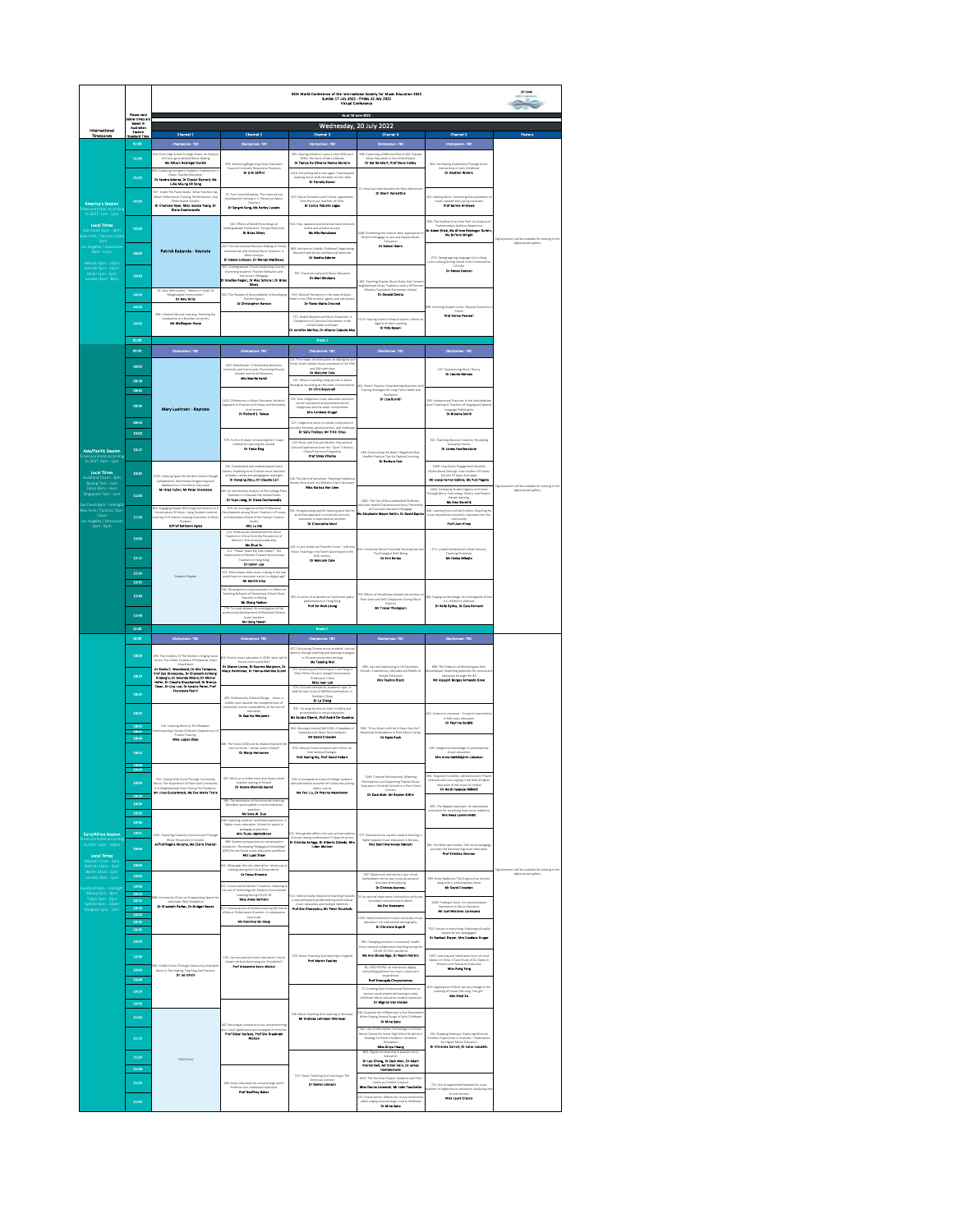|                                                            | Please note                                       | 35° ISME<br>NORLD CONFERENCE<br>35th World Conference of the International Society for Music Education 2022<br>Sunday 17 July 2022 - Friday 22 July 2022 |                                                                                                                        |                                                                                                                                                                                       |                                                                                                                                   |                                                                                                                                                            |                                                      |  |
|------------------------------------------------------------|---------------------------------------------------|----------------------------------------------------------------------------------------------------------------------------------------------------------|------------------------------------------------------------------------------------------------------------------------|---------------------------------------------------------------------------------------------------------------------------------------------------------------------------------------|-----------------------------------------------------------------------------------------------------------------------------------|------------------------------------------------------------------------------------------------------------------------------------------------------------|------------------------------------------------------|--|
|                                                            | ow times or<br>now omes<br>besed in<br>Australian | As at 16 June 2022<br>Thursday, 21 July 2022                                                                                                             |                                                                                                                        |                                                                                                                                                                                       |                                                                                                                                   |                                                                                                                                                            |                                                      |  |
| International<br>Timezones                                 | tern Standar<br>Time                              | Channel 1                                                                                                                                                | Channel 2                                                                                                              | Channel 3                                                                                                                                                                             | Channel 4                                                                                                                         | Channel 5                                                                                                                                                  | Posters                                              |  |
|                                                            | 01:00                                             | Chairperson: TBC                                                                                                                                         | Chairperson: TBC                                                                                                       | Chairperson: TBC                                                                                                                                                                      | Chairperson: TBC                                                                                                                  | Chairperson: TBC                                                                                                                                           |                                                      |  |
|                                                            | 01:00                                             |                                                                                                                                                          | 399: Music Teacher Professional Development<br>Cohort as an Agent of Change<br>Dr Cynthia Wasoner, Dr Andrea Vendeuser |                                                                                                                                                                                       |                                                                                                                                   | 187: Articulating our Pedagogical Eyes and Ears'                                                                                                           |                                                      |  |
|                                                            | 01:10                                             | 628: Sampling, Recontextualizing, And Remixing<br>Teaching Approaches: U.s. Music Educators                                                              | 213: Emmawring Eutune Music Educators the                                                                              | 987: Aussie Bush Band Basics: A Multicultural and<br>Interdisciplinary Option for All Musicians                                                                                       | 518: At the intersection of Technology and Voice                                                                                  | Projects<br>Dr Alda Oliveira                                                                                                                               |                                                      |  |
|                                                            | 01:18                                             | Engaging With Hip-hop Culture<br>Or Donna Gallo, Dr Adam Kruse                                                                                           | Dr Jill Wilson, Dr Natalie Royston                                                                                     | <b>Dr Lisa M Marmard</b>                                                                                                                                                              | aking Agency Visible in Music Teacher Educati<br><b>Mr Jashen Edwards, Dr Patrick Schmidt</b>                                     |                                                                                                                                                            |                                                      |  |
|                                                            | 01:20                                             |                                                                                                                                                          | 3: Indiana Elementary General Music Teacher<br>ttitudes and Practices Regarding Multicultural                          |                                                                                                                                                                                       |                                                                                                                                   | 1088: The Positive Role of Sones from Hometow<br>in Validating Students' Cultural Identity in China<br><b>Prof Hexing Kie</b>                              |                                                      |  |
|                                                            | 01:30                                             |                                                                                                                                                          | <b>Dr Eve Kwen</b><br>1019: My First Year of Teaching, Again?:                                                         |                                                                                                                                                                                       |                                                                                                                                   |                                                                                                                                                            |                                                      |  |
|                                                            | 01:36                                             |                                                                                                                                                          | Leveraging Culturally Responsive                                                                                       |                                                                                                                                                                                       |                                                                                                                                   |                                                                                                                                                            |                                                      |  |
|                                                            | 01:40                                             | 977: Soft War And Its Ansieties In The Everyday                                                                                                          | 1062: MTE Mothers: Finding Balance During The<br>Or Ashley Allen, Dr Rachel Grimsby                                    | 487: "Finding Yourself to be a Foreigner".<br>ology of Music Teaching in American                                                                                                     | 861: Online environment as a music learning<br>surce for adult choir from the perspective of se                                   | 1089: Tónagull po polsku: Fostering identity of<br>lish immigrant families in Iceland through famil                                                        |                                                      |  |
|                                                            |                                                   | Dr Nedm Nibsets                                                                                                                                          |                                                                                                                        | <b>Dr Setheny Mickel</b>                                                                                                                                                              | Prof Sendre Regine Cielevin                                                                                                       | Mr Adam Switzle                                                                                                                                            |                                                      |  |
|                                                            | 01:50                                             |                                                                                                                                                          | 1080: Living in the Borderlands of Curriculum: A<br>quiry of Preservice Music Teachers<br>Career Traiectories          |                                                                                                                                                                                       |                                                                                                                                   |                                                                                                                                                            |                                                      |  |
| <b>America's Session</b>                                   | 01:54                                             |                                                                                                                                                          | Dr David Stringham, Dr Jesse Rathgeber                                                                                 |                                                                                                                                                                                       |                                                                                                                                   | 1090: Making our Invisible Voice of Indigenous<br>raditional Music Visible in the Music Education<br>Uganda                                                |                                                      |  |
| to AEST: 1am - San                                         | 02:00                                             | 300: Tech Your Musical Futur                                                                                                                             |                                                                                                                        | 1165: An Ethnographic Study of Epistemic<br>ce Amonest Black American Female Mus                                                                                                      | 902: Global disparities in online music learning<br>during COVID-19: A machine-learning approx                                    | Dr Senon Klapd<br>1091: Validating The Musical And Cultural                                                                                                |                                                      |  |
| <b>Local Times</b>                                         | 02:12                                             | Dr Michel Hogenes, Mrs Floortje Smekeljzer                                                                                                               | 952: Creating Spaces for Complex Convers<br>usic Teacher Educati<br><b>Dr Mellusa Ryan</b>                             | <b>Dr Jesmine Hines</b>                                                                                                                                                               | web-based DAW Soundtr<br>sed on data from th<br><b>Or David Knapp</b>                                                             | Prof Lily Chen-Hefteck                                                                                                                                     |                                                      |  |
| w York / Toronto 11am                                      | 02:30                                             |                                                                                                                                                          |                                                                                                                        | 76: The teaching of yocal practices performed by<br>music students and the digitalization<br><b>Dr Michelle Lorenzetti</b>                                                            | <b>IS3: Musician Profiles in the Classro</b><br>and Contemporary Issues of Metadata and<br>Median                                 | 32: Building collaborations to embrace music wi<br>s roots in Mexico's music education                                                                     | Digital posters will be available for viewing in the |  |
| los Angeles / Vancou<br>8am - noon                         |                                                   |                                                                                                                                                          |                                                                                                                        | 277: Digitalization and the teaching of musical                                                                                                                                       | Mr Clayton Dahm                                                                                                                   | Dr Hector Vasquez                                                                                                                                          | digital poster gallery                               |  |
| Helsinki 6pm - 10pm                                        | 03:00                                             | General Assembly                                                                                                                                         | 1101: Developing Jazz & Commercial Ensemble                                                                            | nstruments: a research on social interactions in<br><b>Gainal</b> run<br>Prof Antonio Neto                                                                                            | 103: Yoga and Stress Management<br><b>Dr Karen Koner</b>                                                                          | 683: Utilizing the Indigenous methodology of<br>reclamation in music education<br><b>Mit Bath Tulisate</b>                                                 |                                                      |  |
| Nairobi 6pm - 10pr<br>Berlin Spm - 9pm<br>London 4pm - 8pm | 03:30                                             |                                                                                                                                                          | Teaching Singers & Players To Work Together<br>Mr Matt Folker                                                          | <sup>78</sup> : Musical professionalization of young people: a<br>study on pedagogical-musical performance in                                                                         | 104: Yoga and Relationships/Communication wit<br>in.                                                                              | 900: A Transformative Learning Approach to<br>ng Post-Secondary Music Education<br>A/Prof Yone Stametic                                                    |                                                      |  |
|                                                            |                                                   |                                                                                                                                                          |                                                                                                                        | Prof Jusamara Souza<br>485: The Legacy of Beethoven as a Teacher, see                                                                                                                 | Dr Jennifer Potter                                                                                                                |                                                                                                                                                            |                                                      |  |
|                                                            | 04:00                                             | .<br>D: Duo Aldebarar                                                                                                                                    |                                                                                                                        | gacy of Beethoven as a re<br>ough the Eyes of his Stude<br><b>Mrs Colleen Athparia</b>                                                                                                |                                                                                                                                   |                                                                                                                                                            |                                                      |  |
|                                                            | 04:10                                             | Dr Krista Jobson                                                                                                                                         | 1092: An examination of in-service m<br>educators' occupational identities and their                                   | 491-Honordurbad Honorstrainad Particinan<br>agement and enjoyment in er<br><b>Malashi</b>                                                                                             | 105: Yosa and Self-Care Practices                                                                                                 | 918: Friendship, Solidarity, and Confrontation<br>pinifex Gum and Culturally Sustaining Music<br>Dr Jason Vodicia                                          |                                                      |  |
|                                                            |                                                   |                                                                                                                                                          | influences on music basching practices                                                                                 | Dr Jonathan Govias                                                                                                                                                                    | Dr Brianne Borden                                                                                                                 |                                                                                                                                                            |                                                      |  |
|                                                            | 04:20                                             | 53: HausMusik Brasil: Visible Voices & Invisible                                                                                                         |                                                                                                                        | 570: Experiences Of Adolescents And Families<br>ng in The Floora Doniert in Finland<br>Ms Henne Becker Johnsen                                                                        |                                                                                                                                   |                                                                                                                                                            |                                                      |  |
|                                                            |                                                   | s - The Music within the family !<br><b>Dr Salete Chiamulara</b>                                                                                         |                                                                                                                        | 48: Code-switching Behaviors in a Secondary Ba                                                                                                                                        |                                                                                                                                   |                                                                                                                                                            |                                                      |  |
|                                                            | 04:30                                             |                                                                                                                                                          |                                                                                                                        | Direct<br>Dr Mergaret Flood                                                                                                                                                           |                                                                                                                                   |                                                                                                                                                            |                                                      |  |
|                                                            | 04:40                                             |                                                                                                                                                          | 67: Developing Feedback Skills in Preservice Mun<br>scher Educat                                                       | 56: Inclusion and cultural respon<br>eness in Sou<br>American music education<br>Dr Johanna Abril, Dr Catherine Sennett                                                               | 7: A Philosophical Examination and Application<br>Lessons from the Dixar Film, Soul-                                              | 200: The Radio Project: Creating Space Online for<br>tion and Sharing                                                                                      |                                                      |  |
|                                                            |                                                   | 47: Irea State University Chamber Orchastra<br>Dr Jonathan Govias                                                                                        | Mr Micholas Matherne, Dr Jennifer Blackwell                                                                            | Dr Reacht Smith                                                                                                                                                                       |                                                                                                                                   | Song Invention and<br>Dr Sere Zur                                                                                                                          |                                                      |  |
|                                                            | 04:50                                             |                                                                                                                                                          |                                                                                                                        | th: Music and the "Civilizing" Mission: Connect<br>Contemporary Music Teaching Practices and<br>Discourses to Their Origins<br>Dr Emily Good-Perkins                                  |                                                                                                                                   |                                                                                                                                                            |                                                      |  |
|                                                            | 05:00                                             |                                                                                                                                                          |                                                                                                                        | Break 1                                                                                                                                                                               |                                                                                                                                   |                                                                                                                                                            |                                                      |  |
|                                                            | 09:00                                             | Chairperson: TBC                                                                                                                                         | Chairperson: TBC                                                                                                       | Chatrperson: TBC                                                                                                                                                                      | Chatrperson: TBC                                                                                                                  | Chairperson: TBC                                                                                                                                           |                                                      |  |
|                                                            | 09:00                                             |                                                                                                                                                          | 333: What's changed since Wise (2013)? New                                                                             |                                                                                                                                                                                       |                                                                                                                                   | .<br>[48: Stepping into the unknown: The experience                                                                                                        |                                                      |  |
|                                                            |                                                   | 63: The Impact of Choir Participation on Per                                                                                                             | pedagogies in the digna<br>Mr Martin Emo<br>digital age.<br>ne the Occupational W                                      | 526: Decolonising and Indigenising Music<br>Dr Anite Prest                                                                                                                            |                                                                                                                                   | Dr Andrew Sutherland, Mr Stewert Smith                                                                                                                     |                                                      |  |
|                                                            | 09:10                                             | Well-Being and Measures of Voice Function in<br>People with Parkinson's disease: Preliminary                                                             | usic Teachers in Mainland China: A Quant                                                                               |                                                                                                                                                                                       |                                                                                                                                   | 758: Disability: Teaching flute to children with<br>Dr Eloise Doherty                                                                                      |                                                      |  |
|                                                            |                                                   | Dr Melissa Brunkan, Dr Jason Silveira                                                                                                                    | Dr Chang Lie<br><b>SB2: Playful pedagogies as professional practice is</b><br>Australian secondary music classrooms    |                                                                                                                                                                                       |                                                                                                                                   | 869: Freeing The Inner Voice: Singing To Learn                                                                                                             |                                                      |  |
|                                                            | 09:20                                             |                                                                                                                                                          | <b>Mr Rohan Herdy</b>                                                                                                  |                                                                                                                                                                                       | 413: City Symphony: Transforming Com<br>with Augmented Reality Music Exper                                                        | ,<br>, Composition, And Per<br>The<br><b>Cover Secondary School</b><br><b>Dr Anthony Young</b>                                                             |                                                      |  |
|                                                            |                                                   |                                                                                                                                                          | 1138: Betwist and Between: emerging music                                                                              |                                                                                                                                                                                       | Dr Eve Klein                                                                                                                      | 19: Research On The Problems And Strategies Of                                                                                                             |                                                      |  |
|                                                            | 09:30                                             |                                                                                                                                                          | ers and the transition from<br>re to sel<br>Dr Alets King                                                              |                                                                                                                                                                                       |                                                                                                                                   | Teaching Chinese Folk Music in Primary And<br>Condary Schools: An Analysis Based On Teache<br>Condary Schools: An Analysis Based On Teache<br>Mr Xieche Li |                                                      |  |
|                                                            |                                                   | 397: Belonging in Music Ensembles                                                                                                                        | 1194: An exploration of male and female teachers                                                                       | 527: Decolonising and Indigenising Music<br>Educat<br>on 2                                                                                                                            |                                                                                                                                   | 1117: Period instruments and expansive learning                                                                                                            |                                                      |  |
| <b>Asia/Pacific Session</b>                                | 09:40                                             | Mr Cameron Steps!                                                                                                                                        | pproaches to teaching music to adolescent boy.<br>Ma Meason Peace                                                      | Dr Clare Hall                                                                                                                                                                         |                                                                                                                                   | a tertiary music ensemble<br>Dr Daniel Yeadon                                                                                                              |                                                      |  |
| tes are listed accord<br>to AEST: 9am - 1pm                | 09:50                                             |                                                                                                                                                          | 1071: Beginning Music Teacher Perspectives of<br>nitial Teacher Education (ITE) Program in Haini                       |                                                                                                                                                                                       |                                                                                                                                   | 540: Curriculum renewal: one young music<br>Ms Jennifer Certer                                                                                             |                                                      |  |
| <b>Local Times</b>                                         |                                                   |                                                                                                                                                          | Miss Han Meng, Dr Jason Goopy<br>1133-"I tauch music"-Lisad annotamea of a new                                         |                                                                                                                                                                                       |                                                                                                                                   | .<br>288: Unmasking our ability to listen: Hearing and                                                                                                     |                                                      |  |
| Auckland 11am - 3pm<br>Beijing 7am - 1am                   | 10:00                                             |                                                                                                                                                          | specialist public school music teacher<br>Miss Slastine Lore Orbe, Mr Lewrence Percen                                  |                                                                                                                                                                                       |                                                                                                                                   | Prof David Forrest                                                                                                                                         | Dieltal posters will be available for viewing in the |  |
| Tokyo Sam - noon<br>Singapore 7am - 1am                    | 10:10                                             | 726: Perceptions of Vietnamese American Elders<br>Musical Childhoods Lived Durine Wartime                                                                |                                                                                                                        | 528: Decolonising and Indigenising Music<br>Education: Discussion 3                                                                                                                   |                                                                                                                                   | 820: The Rebearcal Room: an authentic musi-                                                                                                                | digital poster gallery                               |  |
| ao Paulo 8pm - midnicht<br>New York / Toronto 7pm          |                                                   | <b>Dr Tine Hornh</b>                                                                                                                                     |                                                                                                                        | Dr David Johnson                                                                                                                                                                      | 77: Using Digital Audio Workspaces to Facilitate                                                                                  | his Michael Jones<br>70: Researching And Reflecting On Enactments C                                                                                        |                                                      |  |
| 11 <sub>pm</sub><br>Los Angeles / Vancouver                | 10:20                                             |                                                                                                                                                          | 20: Make your musical messages visually power                                                                          |                                                                                                                                                                                       | <b>Ms Sarah Longford</b>                                                                                                          | odály-inspired Professional Learning In Australia<br>Secondary Schools<br>Ms Anna Van Veldhuiser                                                           |                                                      |  |
| 4pm - 8pm                                                  |                                                   |                                                                                                                                                          | through clear and effective conducting gesture /<br><b>Prof Rob Montillanes</b>                                        |                                                                                                                                                                                       |                                                                                                                                   |                                                                                                                                                            |                                                      |  |
|                                                            | 10:30                                             | 177: The Essence Of Arrogance: A Phenomenology<br>Dr William Coppola                                                                                     |                                                                                                                        | 960: Steps Toward Centring Indigenous<br>Perspectives in Canadian Postsecondary Music<br>Education<br>Dr Laurel Forsbaw, Dr Lori-Anne Dolloff                                         |                                                                                                                                   |                                                                                                                                                            |                                                      |  |
|                                                            | 11:00                                             |                                                                                                                                                          |                                                                                                                        | 218: Conference as research method in music<br>education: Lessons learned with Indigenous                                                                                             | 728: An Australian study of music teacher voices                                                                                  |                                                                                                                                                            |                                                      |  |
|                                                            | 33:30                                             |                                                                                                                                                          |                                                                                                                        | Dr Anite Prest, Dr J. Scott Goble, Dr Hector                                                                                                                                          | during the pandemic: Reimaging the future using<br>Dr Brad Merrick, A/Prof Dewn Joseph                                            | Student Chapter                                                                                                                                            |                                                      |  |
|                                                            | 11:30                                             |                                                                                                                                                          | 62: You're a musician - you can teach compositie                                                                       | Vanquez-Cordoba<br>066: Indigenous Perspectives for Music Educati                                                                                                                     | 550: Design a gamified software for the                                                                                           |                                                                                                                                                            |                                                      |  |
|                                                            |                                                   | Me2 Orchestra                                                                                                                                            | nd in<br>Ms Jannie Macdonald, Dr Karlin Love                                                                           | Dr Adam Patrick Bell                                                                                                                                                                  | Ms Jasman Pang                                                                                                                    |                                                                                                                                                            |                                                      |  |
|                                                            | 12:00                                             |                                                                                                                                                          |                                                                                                                        | .<br>1805: "Should There be a Universal Philosophy of<br>Music Education" A Reconsideration of Reimer's<br>esented in 1996 at ISME Amsterda<br><b>Dr Peter Webster</b><br>997 Paper p | 635: Informal Music Learning in Real-Fire via<br>Dr Linda Dusman, Dr Linda Baker                                                  |                                                                                                                                                            |                                                      |  |
|                                                            | 12:10                                             |                                                                                                                                                          | 2079: Making children's voice visible in the "Clock"<br>Crichestra" - Fostering Learner Agency in                      | 43-TH School Bamboo Orchestra: Rending                                                                                                                                                | 1203: Utilizine ICT Devices in Collaborative Les                                                                                  | <b>HUM Event</b>                                                                                                                                           |                                                      |  |
|                                                            | 12:30                                             |                                                                                                                                                          | Collaborative Composing<br>Dr Shinko Kondo, Ms Shiho Talahushi                                                         | tive ethn<br><br>nusicology and contemporar<br>western m<br>tusc pedagogy in Hanoi, Vietnam.<br><b>Mr David Crowden</b>                                                               | Miss Lisa Tokie, Dr Mortico Tokie                                                                                                 |                                                                                                                                                            |                                                      |  |
|                                                            | 13:00                                             |                                                                                                                                                          |                                                                                                                        | Breek 2                                                                                                                                                                               |                                                                                                                                   |                                                                                                                                                            |                                                      |  |
|                                                            | 18:00                                             | Chairperson: 78C                                                                                                                                         | Chairperson: 78C                                                                                                       | Chairperson: TBC                                                                                                                                                                      | Chairperson: 78C                                                                                                                  | Chairperson: TBC                                                                                                                                           |                                                      |  |
|                                                            | 18:00                                             | 388: How Gender Stereotypes Emerge During Th<br>Creative Processes In An Urban Popular Music                                                             |                                                                                                                        | 787: Policy and the politics of music in juvenile<br>Dr Alesis Kallio                                                                                                                 |                                                                                                                                   | 1029: Parents' Perspectives on Preschool Music<br>se Studies in Australia and China<br>Dr Xiangyl Tao                                                      |                                                      |  |
|                                                            |                                                   | Dr Carlos Lago-Gómez                                                                                                                                     | 599: Musically Informed Hybrid Teaching: COVID<br>Experie<br>as in Music Teacher Educati<br><b>Dr Amira Ehrlich</b>    | 493: An Analysis of "Singing-and-Game" in the                                                                                                                                         | 706: Learn simple sampling for middle and high<br>school music education<br>Dr James Humberstone                                  | 551: Creating Neurodiversity-affirming music                                                                                                               |                                                      |  |
|                                                            | 18:30                                             | 6: The Beautiful Source & Visible Voice (full Pares<br>Prof Massimo De Bonfils                                                                           |                                                                                                                        | Chinese Music C<br>m Standard<br>Miss Ling Zhu                                                                                                                                        |                                                                                                                                   | nces: Reflections as a Music Teacher and<br>Music Therapy Student<br>Ms Megan Murray                                                                       |                                                      |  |
| <b>Euro/Africa Session</b>                                 | 19:00                                             | 994: Self-representation And Re-orientalism In<br><b>Mghan Music Educatio</b>                                                                            |                                                                                                                        | 714: The Role of Music Education in Advancing the<br>UN's SDG 4 Quality Educati                                                                                                       | 576: Mobile music apps for people with special                                                                                    | 344: Falling Through the Gaps: Instrumental Music<br>Education for Children with Disability in Australia                                                   |                                                      |  |
| to AEST: 6pm - 10p                                         |                                                   | Miss Lauren Braithwaita                                                                                                                                  | 78: Harnessing Behaviour Change Science in                                                                             | <b>Prof Brydle-Leich Bartleet</b>                                                                                                                                                     | <b>Dr Los Chang</b>                                                                                                               | <b>Dr Anthon Skinner</b>                                                                                                                                   |                                                      |  |
| <b>Local Times</b>                                         | 19:30                                             | <b>86: Sounding Multiple Voicings Of Con</b><br>Urban Musics Across A Multiplicity Of Sites And<br>Contexts: Schools And Beyond                          | <b>Dr Naomi Norton</b>                                                                                                 | 226: "Making Music Make a Difference:" Whole<br>Class Ensemble Teaching as an inclusive<br>pedagogical method                                                                         | 208: Music Teachers Embrace Technology:<br>Technological Competence to Usage Behavi<br>Mr Xiengming Zhang                         | 12: Practices and Pedagogies in Special Educatio<br>(SPED) Schools in Singapore: Views of Music<br>Practitioner                                            |                                                      |  |
| Nairobi 11am - 3pm                                         |                                                   | Dr Pete Dale, Prof Pam Burnard<br>1221: Hamilton Children's Choir                                                                                        | 133: Interpellations in Primary Generalist Music                                                                       | <b>Ma Kristen Horner</b>                                                                                                                                                              |                                                                                                                                   | A/Prof Chee Hoo Lum<br>61: Music Therapy To Strengthen The Relationship                                                                                    | Digital posters will be available for viewing in the |  |
| Berlin 10am - 2pm<br>London 9am - 1pm                      | 20:00                                             | Ms Zimfire Poles                                                                                                                                         | ducation: Informal Learning Pedagogies as Chang<br>Facilitators of Music-<br>ed Ideologies<br><b>Mr Edmond Gubbins</b> | 284: Music teachers' voices behind the global<br>tise of sustainability<br>Mrs Une Yon Dooren                                                                                         |                                                                                                                                   | Between Parents And Their Young Child: 'zing En                                                                                                            | digital poster gallery                               |  |
| uckland 8pm - midnie                                       | 20:20<br>20:30                                    | 1222: Education University of Hong Kong Chinese<br>Mr Philbert Li                                                                                        |                                                                                                                        |                                                                                                                                                                                       | 325: Diversity, inspiration, creativity and<br>diation in the (online) music the<br>Dr Cecilia Björk, Mr Mats Granfors, Prof Ales | Mrs Margré Van Gestel<br>89: Creative Later-Life in a Digital Age: Mobilizin                                                                               |                                                      |  |
| Beijing 4pm - 8pm<br>Tokyo 5pm - 9pm                       | 20:40                                             | 1223: The Harmony Choir                                                                                                                                  | 04: (h)Visible Virtual Voice: Push and pull forces<br>in multicu<br>Dr Ronel De Villiers                               | 193: Musical vulnerability in classroom n<br>en for policy and practice<br>Mrs Elizabeth Macgregor                                                                                    |                                                                                                                                   | <b>Prof Andrea Creech</b>                                                                                                                                  |                                                      |  |
| Sydney 6pm - 10pm<br>Bangkok 3pm - 7pm                     | 20:52                                             | Ms Sandra Oberol                                                                                                                                         |                                                                                                                        |                                                                                                                                                                                       |                                                                                                                                   | 190: Conceptualizine Music Education in Later<br><b>Country</b>                                                                                            |                                                      |  |
|                                                            | 21:00<br>23:15                                    | 1224: Nyange Cultural Performers<br>Ms Namhonga Sarah                                                                                                    | 571: Early years music and creativity-a<br>Participatory Action Research project with nor<br>ialist staf               |                                                                                                                                                                                       | 1128: Self-perceptions of graduate employability<br>nit student musicians at a South African                                      | Ms Tuulikki Lees, Prof Andree Creech                                                                                                                       |                                                      |  |
|                                                            | 21:21<br>21:30                                    |                                                                                                                                                          | Dr Une Manglone                                                                                                        | 350: Movement Experience for Musical<br>Understanding                                                                                                                                 | Ms Caroline Walters                                                                                                               | 91: The Effects of Group Singing with Older Adult<br>ommunity and Hospital Setti<br><b>A/Prof Genevieve Dingle</b><br>lings                                |                                                      |  |
|                                                            |                                                   |                                                                                                                                                          | 646: Challenges and tension fields in classical<br>mental group tuition in Swedish Art and<br>air Seb                  | Dr Maria Papazachariou-Christoforou                                                                                                                                                   | 37: Sounds of Cyprus<br>Mr Peter Douskalls                                                                                        | $192$ : $\mathsf{Playing}$ and improvising for older adults' health and wellbeing: The Active Minds Music                                                  |                                                      |  |
|                                                            | 21:37                                             |                                                                                                                                                          | <b>Me Ide Knutsson</b>                                                                                                 |                                                                                                                                                                                       |                                                                                                                                   | Ensemble<br>Dr Janeifer Macritchie                                                                                                                         |                                                      |  |
|                                                            |                                                   |                                                                                                                                                          |                                                                                                                        |                                                                                                                                                                                       |                                                                                                                                   |                                                                                                                                                            |                                                      |  |